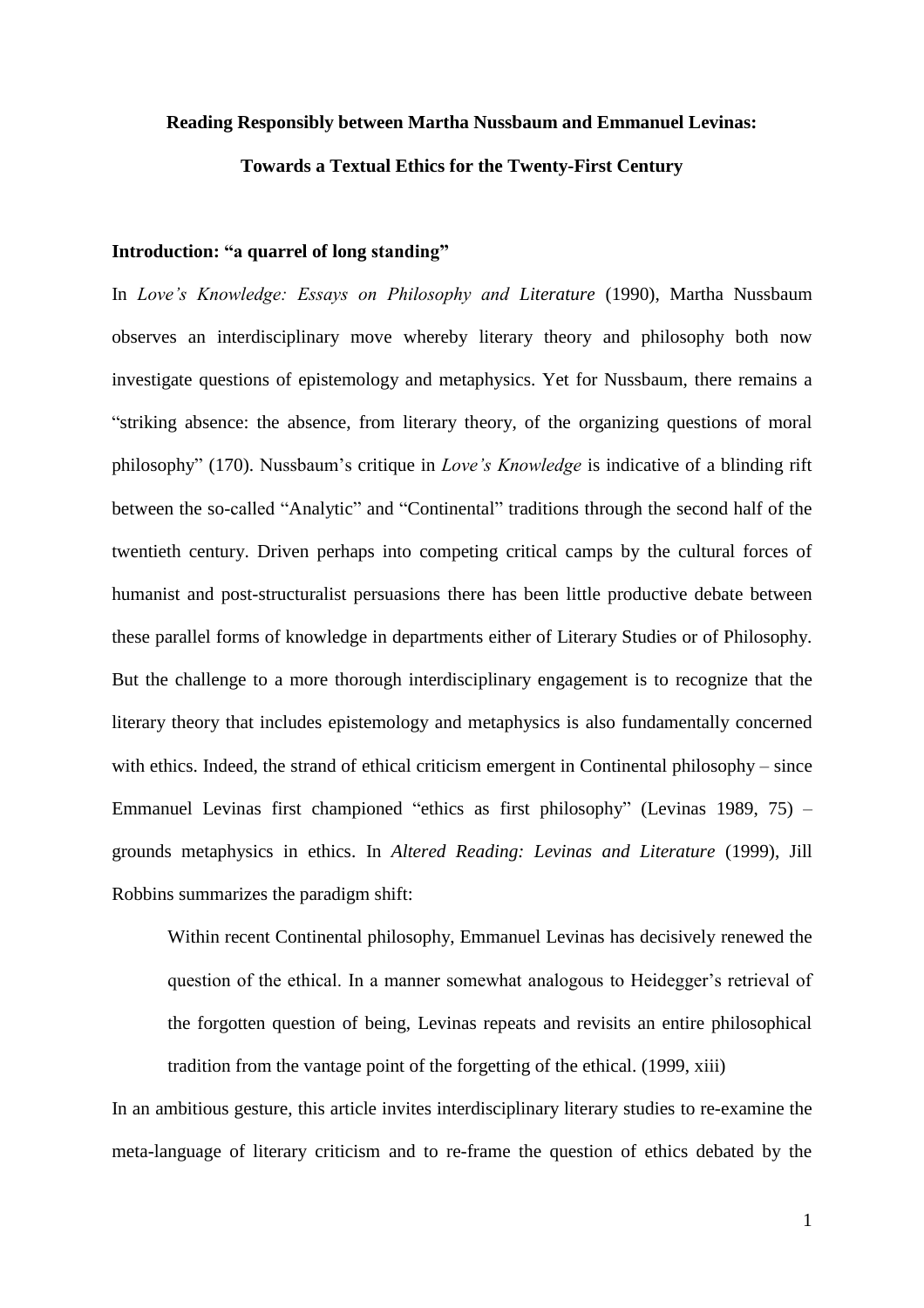philosophers and the poets since the sixth century BC. By bringing into comparative analysis the major works of two of the most significant philosophers of the twentieth century, Martha Nussbaum and Emmanual Levinas, a claim is made for a methodical working through of their philosophical differences. The article thereby embarks on the design of a roadmap to bridge Analytic and Continental philosophy and to set out the direction for a better understanding of the textual encounter, that is, reading as an ethical work with the text providing the structural relations between self and other in language. Furthermore, it is by advancing the term "textual ethics" that both epistemology and subjectivity are recognized as a process of intertextuality, but *only* in a language (in discourse as in aesthetics) for which we are responsible – a language that ultimately is perceived by, reimagined, and profoundly speaks of us as – social human beings. In *Textual Ethos Studies, or Locating Ethics* (2005), Anna Fahraeus clarifies this new approach to ethical criticism:

The production of ethos – as a position or manner of relating to the world in terms of an ethics – occurs in the encounter with the text. This means that the ethos of a text is not seen as (wholly) autonomously present and extractable without the subject but as heterogeneously produced in the temporal process of reading. (2005, 13-14)

Rather than positioning the counter-traditions of Analytic and Continental philosophy, represented here by Nussbaum and Levinas, as determining opposite understandings of this textual encounter, this article hopes to show how they are both required for a literary criticism that is socially responsible, and that has a social value beyond its own self-reflexive or aesthetic investigations. Indeed, it is in defense of the humanities that a very old question at the heart of the English discipline is currently recharged, that is, the question of the ethical grounding of literary criticism itself. In this, the imperative is made clear: contemporary society needs, not only, as Paul Benneworth suggests, a "new morality of public governance"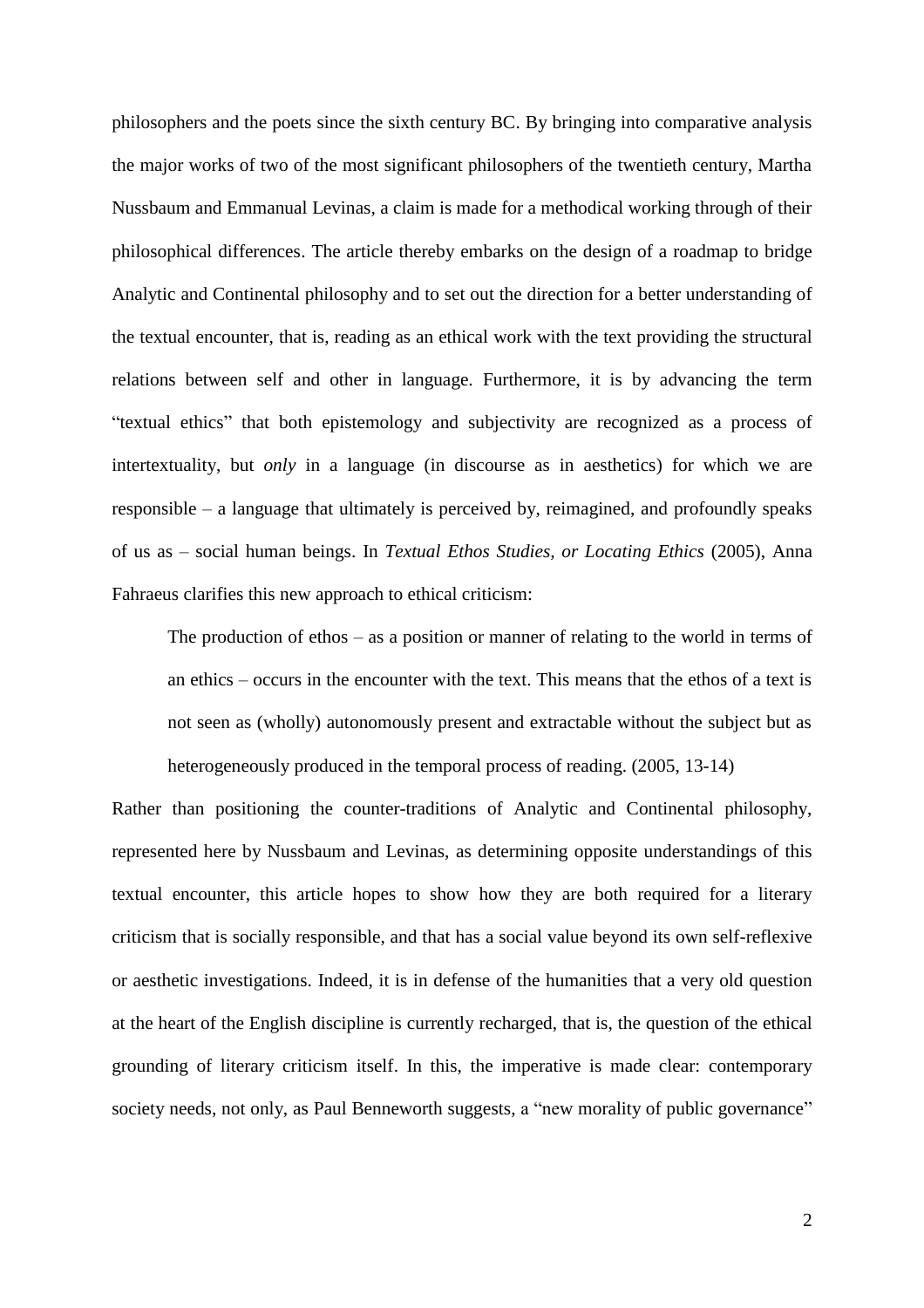(2013, n.p.) but, most urgently, it is concluded, a reworked textual ethics for the twenty-first century.

#### **The Turn to Ethics in Literary Criticism: Martha Nussbaum's Ethical Appeal**

The question of literature's ethical power first reemerged in the birth pains of a modern English discipline in the early twentieth century, and it is a question that continues to be debated whenever the purpose of that discipline is properly considered. Over the last thirty years, in particular, there has been a rigorous attempt to address the foundational question of the ethics of literary criticism. Alongside many important book-length studies and recent anthologies of literary ethics, key moments of critical reflection and advance in this thirtyyear period are the essays brought together in the special issues of *New Literary History* (1983), *Ethics* (1988), *Literature and Philosophy* (1998), *PMLA* (1999), and *Poetics Today* (2004). A first pioneer, it was a decision by Ralph Cohen in 1983 (then editor of *New Literary History*) which introduced a vigorous debate concerning the nature of the relationship between literature and moral philosophy. Bringing together a number of key voices in ethical criticism for a special issue entitled "Literature and/as Moral Philosophy," its central piece is a now famous essay on Henry James' *The Golden Bowl* (1904) by the literary critic, humanitarian advisor, and distinguished Professor of Law and Ethics at University of Chicago, Martha Nussbaum. In addressing the possibility of a co-disciplinarity between philosophy and literary studies, and with Nussbaum's work as its centerpiece, *New Literary History* provoked a significant re-thinking of the fundamental questions of definition, purpose, and meaning. Murray Krieger's essay adopted the widest context provocatively calling out an "aesthetic disinterestedness" and "philosophical deterioration" within literary criticism alongside the "skepticism of semiotic studies" and a "loss of ontological security" (1983, 121). For the contributors to *New Literary History* in 1983,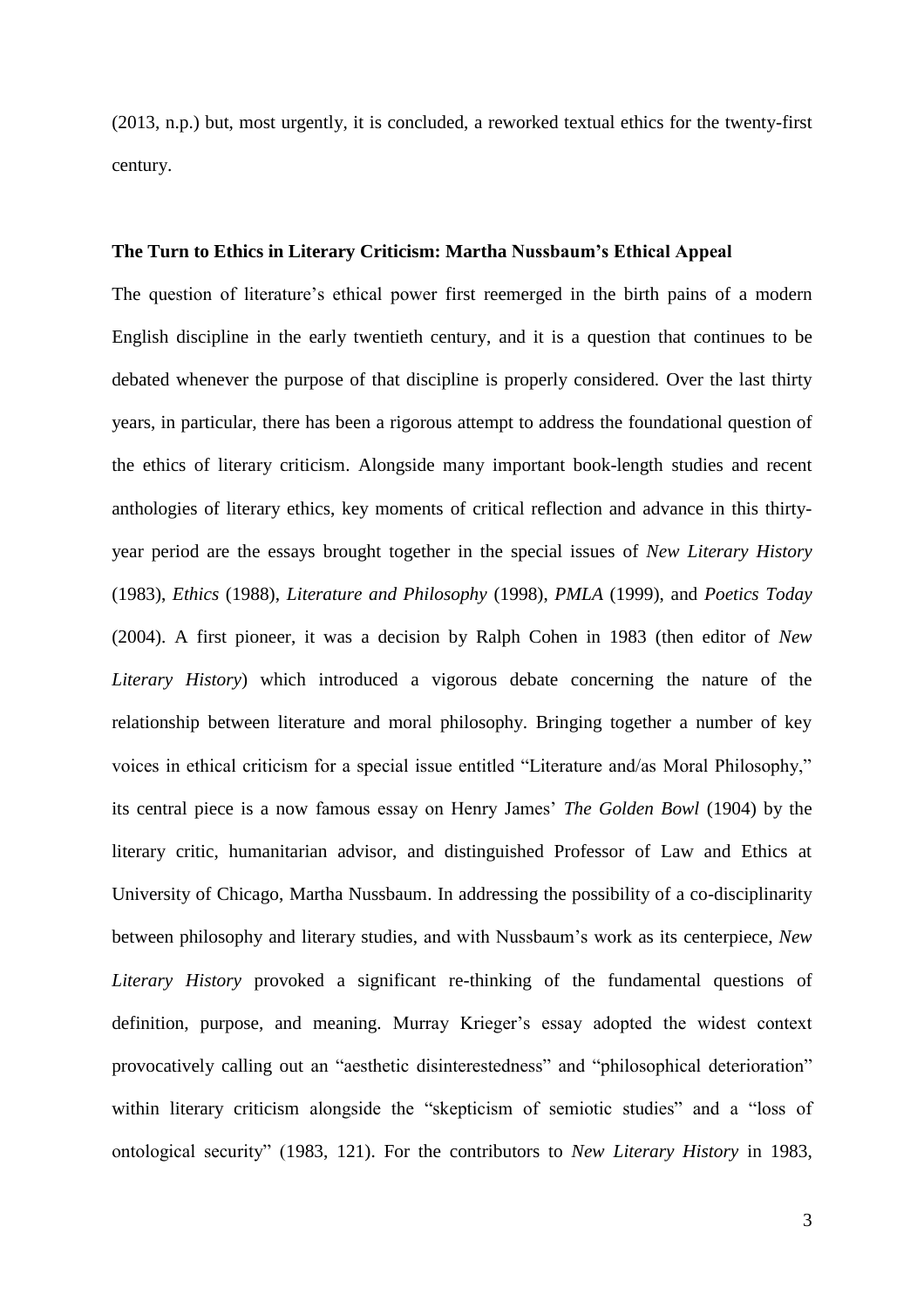literary criticism had reached a crisis point, unable to deal with moral and ethical considerations.

In a later book entitled *Poetic Justice: The Literary Imagination and Public Life* (1995), Nussbaum followed up on these arguments to describe the phenomenological moment that raises the ontological, political, and social questions resonant throughout her scholarly work. She writes:

Consider, now, what it is to see a human being. Perception represents a physical object, possibly in motion. It has a certain shape, rather like the one we ascribe to ourselves. Well, how do we really know what sort of physical object this is and how to behave toward it? (1995, 38)

Nussbaum's complex and multi-faceted body of work often begins with this most basic and universal experience, and indeed, with the questions it raises. For the interhuman moment is a profound and natural experience: it marks the beginnings of the existential, opens the individual to new possibilities, and it is the prerequisite of relationship, the inaugural moment of responsibility. As Nussbaum writes in *Not for Profit: Why Democracy Needs the Humanities* (2010), crucial in this interhuman moment is "the ability to see people as human beings, not simply as objects" (6). And yet, she suggests, "we seem to be forgetting… what it is to approach another person as a soul, rather than as a mere useful instrument" (6). Thus Nussbaum rejects both a Kantian ethics (to ask, in a given situation, "what is my moral duty?") as well as Utilitarianism in the ethical life (to ask, "How shall I maximize utility?). For Nussbaum, both these questions separate ethics off from the nature of the individual, or from individual moral character, and in their material pragmatism neglect any account of the (moral) imagination (Nussbaum 1990, 173).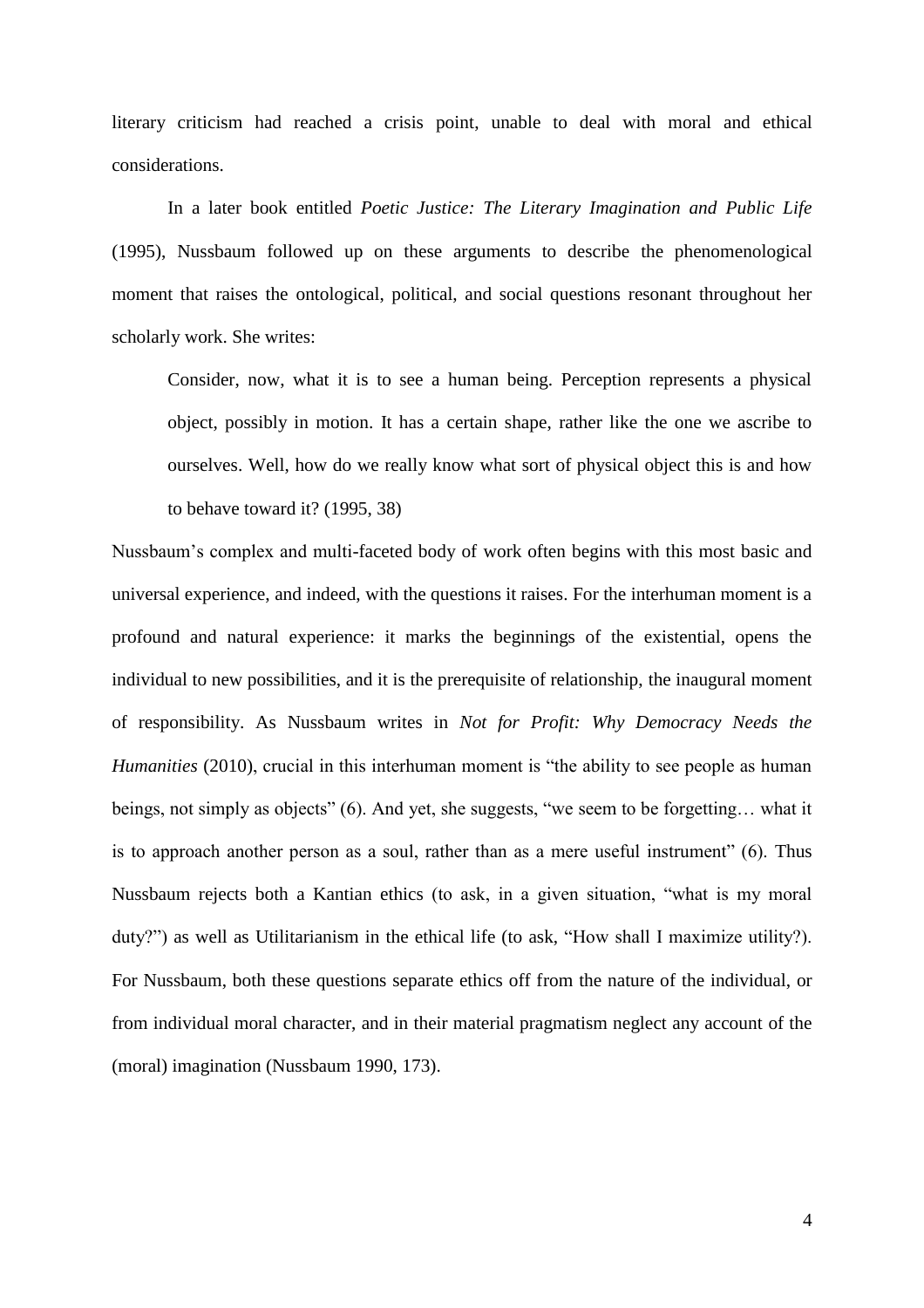The subtle brilliance of Nussbaum's Aristotelian ethics is that she focuses clearly on the moral actions rather than on the morality of the agent, while, at the same time, it is the morality of those actions that in her ethics provides for moral character. Nussbaum writes:

To become a person of just character is to develop patterns of desire and concern that will motivate one, in a wide variety of circumstances, to choose the just action for its own sake; it is also to develop abilities of perception and vision that will enable one to discern, in a wide variety of concrete circumstances, what the just action might be. (1988, 333)

This philosophically adept maneuver makes the virtuous disposition of the subject "morally transparent" in order to focus on the actions themselves as determinant of moral character (1988, 334). The philosophical introspection and hermeneutical skepticism regarding autonomous subjectivity that haunts much poststructuralist thinking is thus avoided. In *Character, Virtue Theories, and the Vices* (1999)*,* Christine McKinnon summarizes Nussbaum's position: "A self-conscious attempt to develop a moral character need not be characterized by this kind of self-reflexive concern" (227).

But what is the process whereby human beings develop the capacity for mutual recognition? For Nussbaum, the cognitive faculty and emotional capacity required in the interhuman moment is enabled most efficiently in the process of reading literary fiction. It is in reading works of fiction that the citizen can exercise what Nussbaum calls, "the narrative imagination" (2010, 95). Without this, she argues, "factual knowledge and logic" are of little use; rather it is by exploring fictional works that the science of narrative is comprehended together with the process whereby "a narrative is assembled from evidence" (95). Beginning with the universal phenomena of the face-to-face experience and the intimate engagement of reading literary fiction, this was the philosophical wager of Nussbaum's 1983 article "Flawed Crystals," setting out her principle belief that it is in the characterization of sophisticated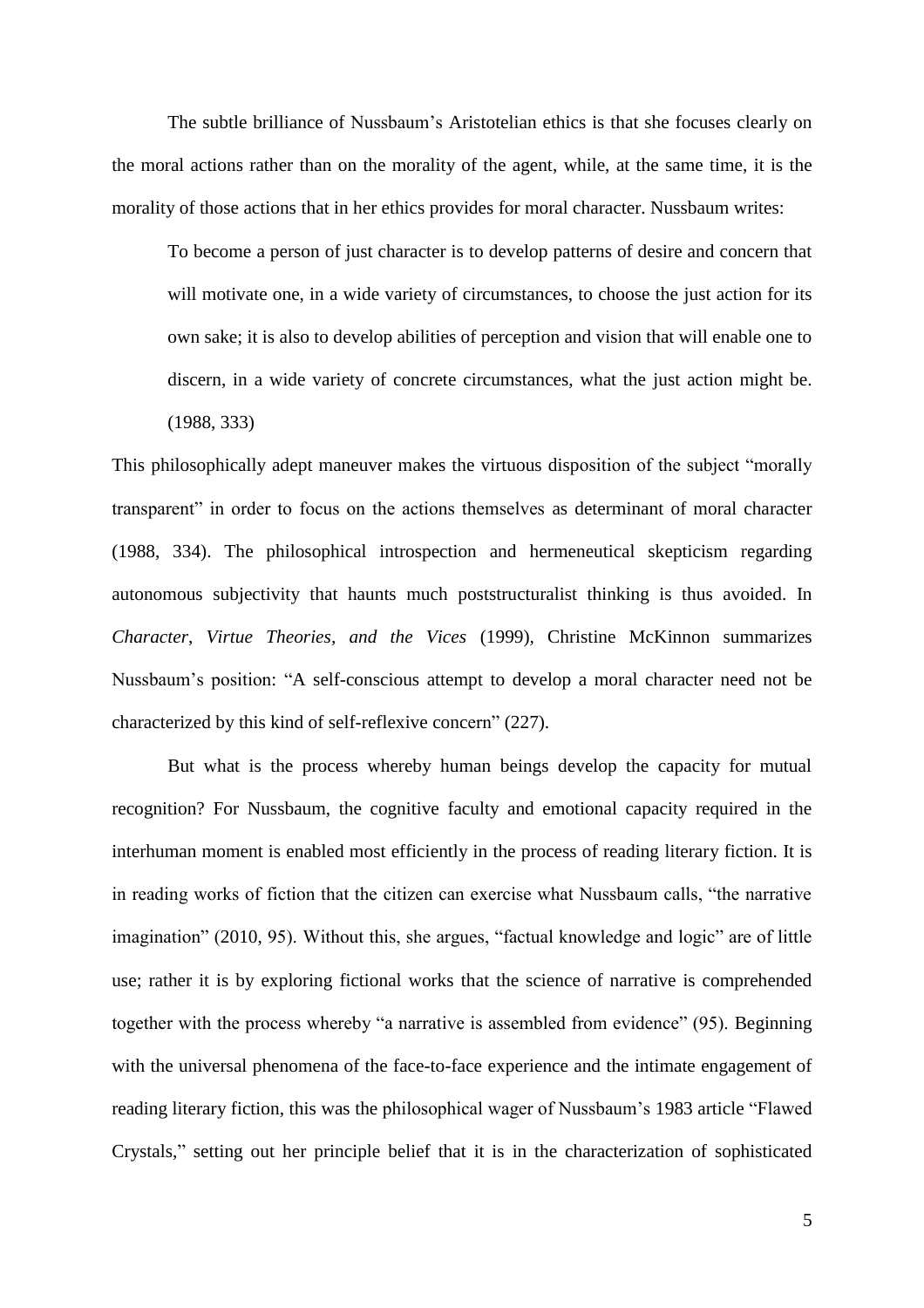emotional and rational responses that the reader finds the ethics of the literary work elucidated. Analyzing reader-response, for example, she writes:

It is only when, as here, we study the loves and attentions of a finely responsive mind such as Maggie's, through all the contingent complexities of a tangled human life, that the force of these ideas begins to make itself felt. (1983, 41)

In reading the works of Henry James, Nussbaum had observed "an intelligent maker of a moral vision who embodied it in novels because only in that form could he fully and fittingly express it" (1983, 44). Drawing on her in-depth knowledge of "the Socratic assessment process" (1983, 45) in combination with a philosophical neo-humanist teleology of the individual life, Nussbaum described a moral theory of literature and a practice of reading that fostered "the narrative imagination" (1983, 95). In the experience of reading a novel with a complex set of moral problems and competing personal involvements, as in the case of James's novels, Nussbaum explains that there is required "an activity of exploration and unraveling that uses abilities… emotion and imagination," which are "important parts of the moral assessment process" (1983, 45). As she later amplifies in *Poetic Justice*: "it gets the readers involved with the characters… their hopes and fears," and in this way helps readers "to acknowledge their own world and to choose more reflectively in it" (1995, 31).

It is not incidental that the literary work takes on an ethical dimension for Nussbaum in the combination of the "exploratory power" of the novel to narrate the "length and breadth of a human life" and the "presence of a character who will count as a high case of the human response to value" (1983, 41). In *Love's Knowledge*, Nussbaum develops this theme to give an account of the imperative for her investigations into the ethics of literature. First, Nussbaum explains that her interest begins "from the fact that, like David Copperfield, I was a child whose best friends were, on the whole, novels – a serious and, for a long time, solitary child" (1990, 11). This experience fused with her academic pursuits in adulthood as a scholar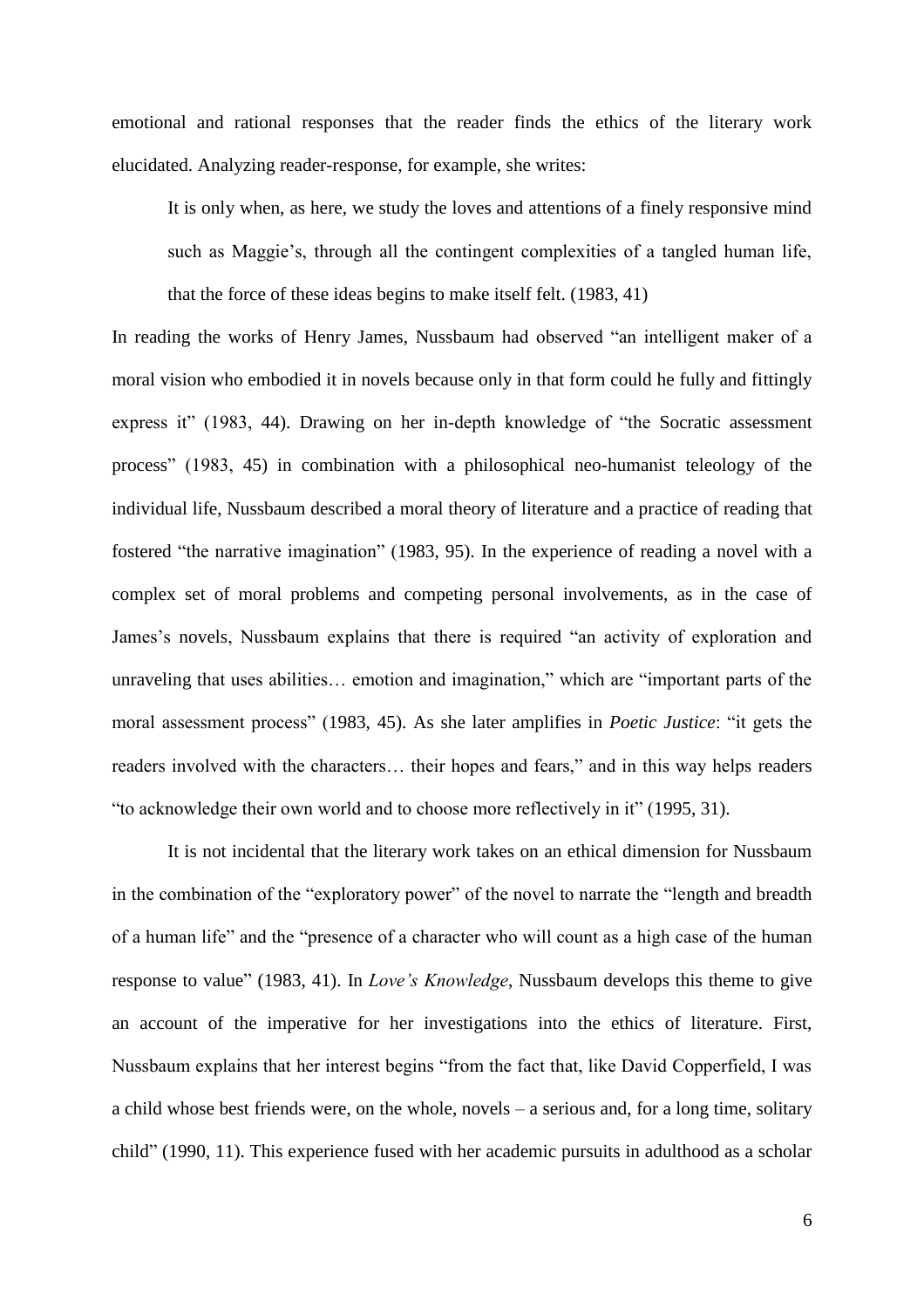of ancient Greek and Roman philosophy. Nussbaum, as I have suggested, works from what she calls "the Aristotelian procedure" (1990, 24), at the beginning historically, in fact, of the study of ethics, that is, with Aristotle's attempt to answer the questions posed by Socrates and Plato in his *Nicomachean Ethics*. Central to Nussbaum's ethical thought are Aristotle's two Greek terms, *eudaimonia*, the happiness or flourishing of a human being and, *arête*, the virtues or excellence through which such aspiration is fulfilled. Nussbaum finds in the "Aristotelian procedure" what she calls an "inclusive dialectical method" (unlike the Kantian or Utilitarian perspectives) by which all forms of behavior may be assessed within a holistic view of a lived experience (1990, 25). Nussbaum's literary ethics thus emerges as a language of capabilities, rather than the more conventional language of human rights. Her public belief is thus in the developmental, primary value of childhood education and, in particular, literacy and reading, extending into adolescence and adulthood, and which contribute intrinsically towards a unity of character and the capacity for human flourishing.

 A second key to Nussbaum's ethical thought links back to the history of literary criticism, for it was at Harvard University in 1969 that she met with a "literary resistance" and "contempt" – "by no means unique to Harvard" – towards "ethical criticism of literature" (1990, 12). Indeed, Nussbaum's ethical interest is cultivated from her "sense of the force and inevitability of certain questions" that were intentionally side-lined as "the New Criticism waned and Deconstruction took over" (1990, 10, 21). For Nussbaum, the reading of novels is part of "the searching we pursue" in order to understand how best to live and, indeed, a process that channels the force of persistent and fundamental questions of responsibility and political belief (1990, 24). Thus in describing the "Aristotelian procedure," Nussbaum suggests that "one of the salient virtues of this method is its continuity with 'our actual experience' as we search for understanding" (1990, 25). It is, for her, a lifelong pursuit of personal morality in line with public responsibility, an argument that she advances in *Poetic*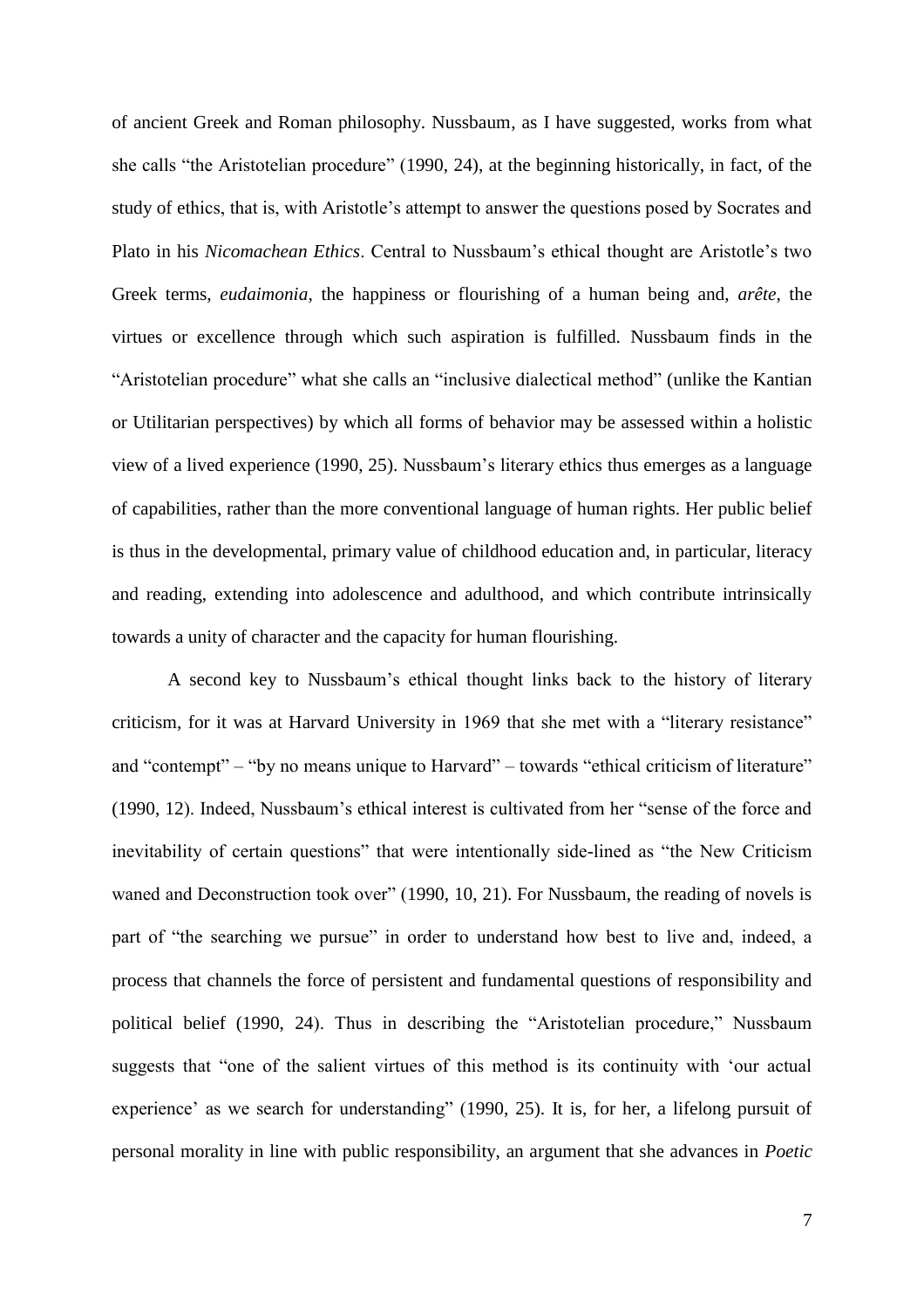*Justice*. Nussbaum writes: "literary works are... artificial constructions of some crucial elements in a norm of public rationality," thereby providing ethical instruction for civil responsibility; "valuable guides," as she suggests, "to correct response" (1995, 78).

As philosopher, Nussbaum sees literature working through the reasoning of moral philosophy, and she argues that the moral guardian can find the rarified abstractions of philosophical discourse grounded in the world of the literary novel. Specific circumstances and particularities of the virtues (*arêtes*) may be given a character and emotional maturity; the possibility of a human flourishing (*eudaimonia*) is dramatized through the singularity of a character's worldview.<sup>1</sup> Accordingly, it is incumbent upon the critic to re-examine the imaginary realm of the literary aesthetic and to champion it as literature's unique capacity to replicate the multifold dimensions of its represented world. For the literary ethicist, the finest of this immersive media may transport us into the lives and experiences of others; it provides a world and a people living out human universals, a world into which the reader brings a committed empathy whilst maintaining a real world distance or detachment just as is considered necessary for effective moral evaluations. Using the multiple perspectives of a richly woven narrative, it is argued, the novel thus has a special capacity to draw us into moral deliberations.

Wayne C. Booth's *The Company We Keep: An Ethics of Fiction* (1988) proved significant in popularizing this neo-humanistic, narrative mode of ethical criticism*.* Booth writes: "I cannot, as sophisticated reader, hope for Elizabeth Bennet's marriage to Darcy or fear Tess Durbeyfield's doom without *my* hoping and fearing those things" (205). Booth explains that it is by attending to the "patterning of who we are, for the duration" that we engage in the ethics of reading: "our interest here is in how we are shaped" (1988, 206). Nussbaum subsequently questioned the implied social act of both Booth's "coduction" (that places evaluative judgments within a nested intertextuality), and his metaphor of friendship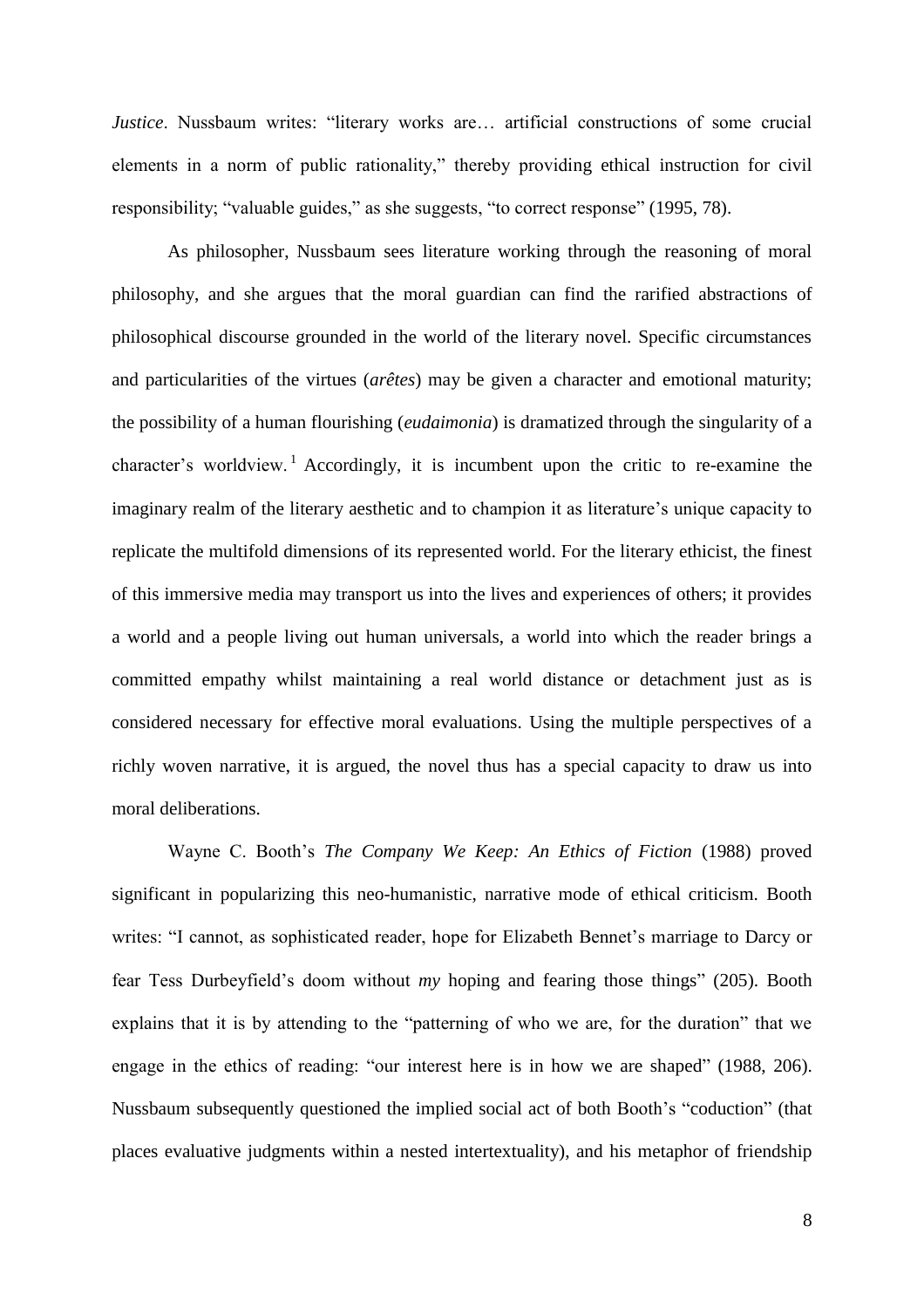(that equates a fictional character with a real person in terms of ethical experience). $2$  Indeed, for Nussbaum, Booth's over-commitment to the subjectivism of aesthetic considerations leads him to a position of (moral) relativism that ultimately undercuts his project of an ethical criticism ("Wanting to accept and believe all candidates for truth," Nussbaum concludes, "he reaches the verge of giving up on reason-based ethical judgment" [1989, 180]). Nonetheless, Nussbaum and Booth both argue that it is in the identification and mirror alignment of subjectivities that the reader enters into an exploration of morality that is character building. The moral exemplars of a didactic, epistolary form will be less persuasive than the dilemmas present in the psychological depth of a character exhibiting both virtue and vice, but fundamentally both of these novelistic strategies will work together towards the social purpose of literature as an adjustment value of personhood.

Nussbaum's philosophical wager met its most forceful opposition at a meeting of the American Philosophical Association in 1998 and in papers by Richard Posner (with Nussbaum and Booth responding) published in *Literature and Philosophy* in 1997 and 1998*.*  Whilst Posner represented a popular rejection of the ethical value of literature – "moral" content… is merely the writer's raw material" (1997, 7) he argued – he also made incisive criticisms of Nussbaum's literary approach.<sup>3</sup> Whilst Nussbaum and Booth eloquently defend their ethical positions in *Literature and Philosophy*, there are nonetheless several problems with Nussbaum's literary ethics that cannot be resolved within its own logic. For whilst Nussbaum claims a fundamental inclusivity, her literary ethics is, on the contrary, fully proscriptive of a particular form (narrative) and of a single representational mode (mimesis). Furthermore, Nussbaum's evaluative mode is proscriptive too of its ethics, that is, it works exclusively on the basis of an Aristotelian notion of individual well-being.

By focusing on "a certain type of narrative literature" (Nussbaum 1995, xvi) that which embodies the Socratic ideal by providing "visions of humanity, expressions of a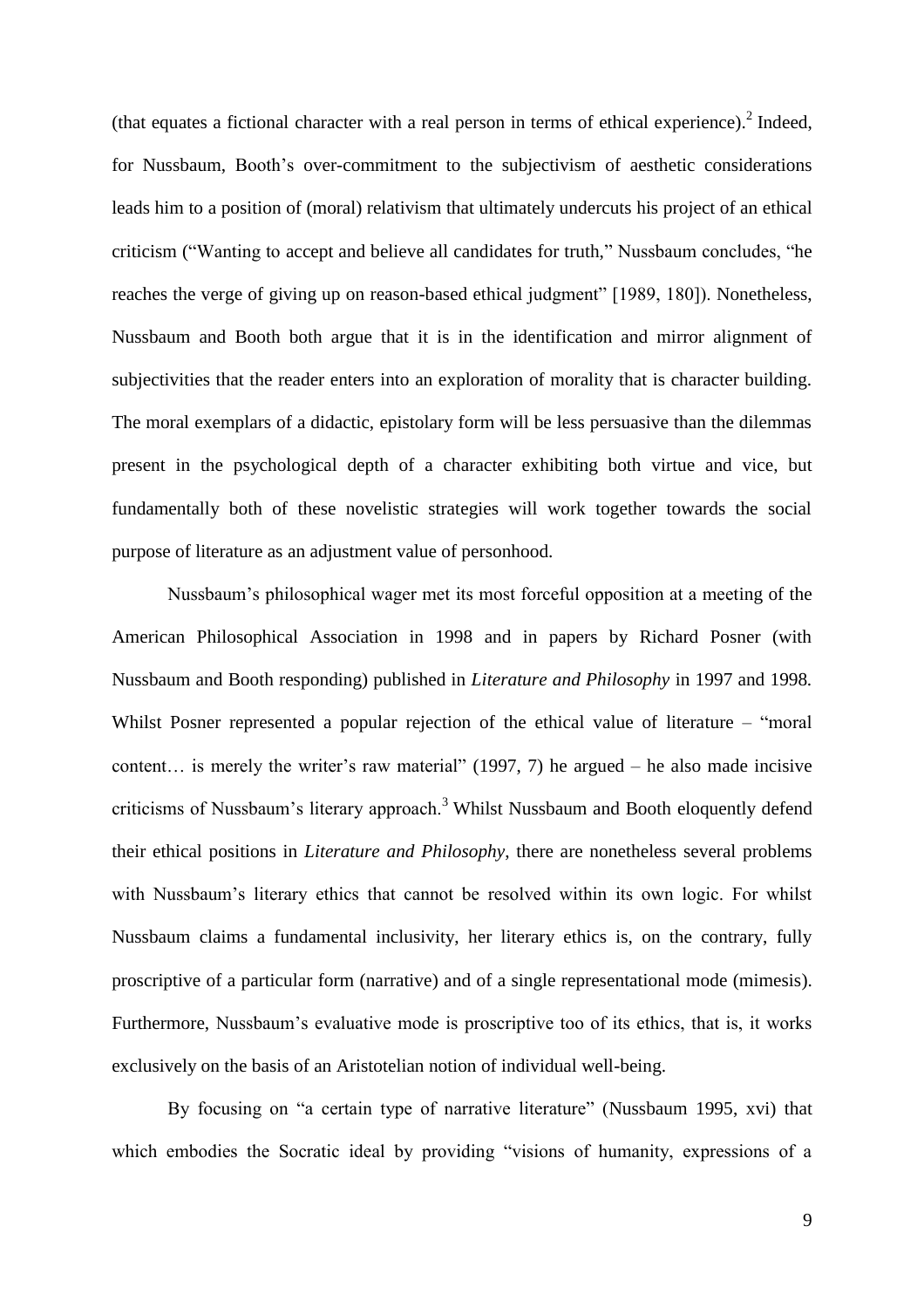complete sense of a social life" (1995, 2) Nussbaum maps out "a distinctive alternative to Kantian and Utilitarian conceptions" (1990, 24). There is, however, a necessary selectivity in this method of ethical reading that would trouble more widely accepted conventions of literary criticism. For in proscribing a realist, narrative fiction, and an authorial perspective calibrated to neo-Aristotelian humanism, Nussbaum re-creates a cannon of (largely nineteenth century) realist fiction as *the* list of works for the moral edification of young minds. Furthermore, with regards to other forms of writing such as lyric poetry, for instance, which she does briefly address in *Poetic Justice*, they are relevant for Nussbaum only insofar as they are committed "both to narrative and to the concrete depiction of different ways of life" (1995, 7; Nussbaum chooses to discuss Walt Whitman's 1855 long, narrative poem, "Song of Myself"). Indeed, in Nussbaum's conception of literary ethics the possibilities of other literary forms which might subvert "the bonds of identification and sympathy" (1995, 7), and propose alternative reader-relations through their experimentation, are considerably curtailed.

Despite these limitations, Nussbaum's account of the "narrative imagination" (1995, 95) is an important contribution to debates concerning the ethics of literature. The "play back and forth" that she describes in the narrative form  $-$  a movement between the universal and the particular – has indeed, even over a more complicated history of the novel than Nussbaum allows, been "built into the very structure of the genre" (1995, 8). Furthermore, whilst Nussbaum's literary ethics prescribes a selective literary cannon, it also paradoxically follows the first and second wave identity politics of cultural theory to open up the canon to minority and marginalised voices. Ultimately, it is through such stories that we do in fact develop in Nussbaum's humanities program, "the ability to imagine sympathetically the predicament of another person," and by their inclusion, to "address particular cultural blind spots" (2010, 108).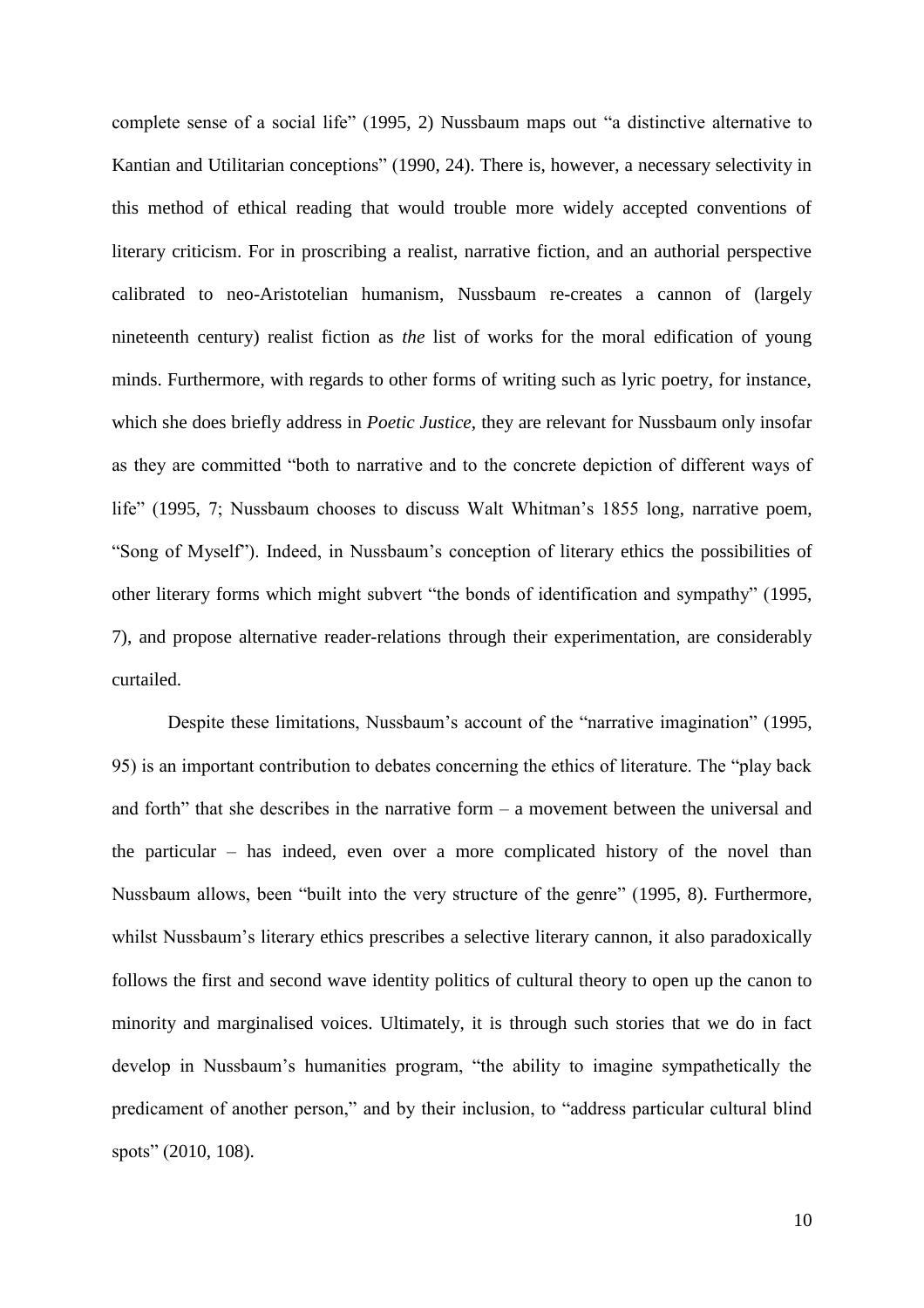The critical moment made sharply visible by the 1983 *New Literary History* special issue was the catalyst for what has since become known in its broader context as the "turn to ethics" in literary criticism. Yet for those of a poststructuralist persuasion, the reputation of ethics as a whole remains tarnished, and is derided for its transcendental appeal (as explored in the next section) or universal claims (as Nussbaum risks) before being ultimately sidelined as pre-"Theory", naïve and dogmatic in its essentialism. For others, ethical criticism has increasingly triumphed as the dominant and mainstream practice, establishing a neo-humanist reconsideration of the moral compass of the author central to the ethics of reading. But perhaps for too many, unsure of the shifting ground of post-millennial ontological and textual parameters in the making of both subjectivity and meaning, the ethical imperative is the last, and unspoken, white elephant. Nonetheless, the evaluative, narrative mode of literary ethics is the hallmark of the philosophical co-disciplinarity provided by Nussbaum. By choosing to focus on the novels of Henry James, as she suggested in her reflections in 2009 for *New Literary History*, Ralph Cohen also "steered the debate... to a close affiliation with the revival of neo-Aristotelian virtue ethics" (762).

### **Negotiating the Ethical Turn: Emmanuel Levinas' "Ethics as First Philosophy"**

It was around the turn of the millennium that the debate over the "turn to ethics" split wide open. Lawrence Buell's introduction to a *PMLA* special issue in 1999 on "Ethics and Literary Study" challenged the notion of a "unitary ethics movement," describing instead a richly detailed "pluriform discourse" that "interweaves many genealogical strands" (7). A year later he wrote of a "groundswell of still uncertain magnitude" in a collection of essays on *The Turn to Ethics* (2000, 1). By 2004, for Michael Eskin the study of literary ethics had "unquestionably consolidated into a burgeoning subdiscipline" (557). Another year later, Stephen K. George claimed in his introduction to the second edition of *Ethics, Literature, and*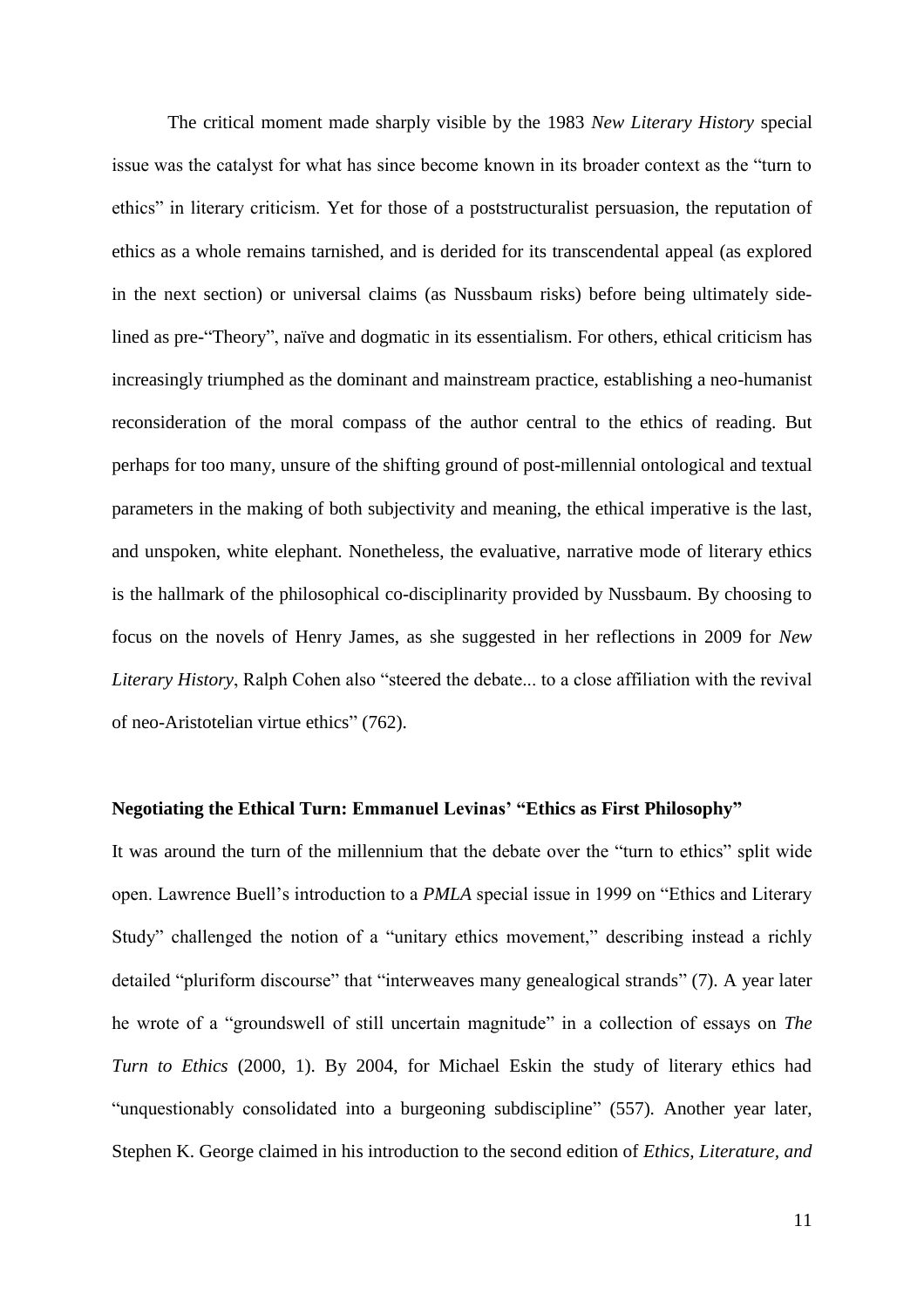*Theory: An Introductory Reader* that "we are indeed on the cusp of an ethical renaissance within literary-philosophical studies" (2005, xvi). And yet with any critical excitement what are claimed to be radical "turns" are often no more than mere cycles of fashion, modes of criticism that take prominence and precedent according to political positioning and persuasion. Even then, as Todd F. Davis and Kenneth Womack explain in their preface to *Mapping the Ethical Turn: A Reader in Ethics, Culture, and Literary Theory*: "ethical critics, like cartographers, do not necessarily discover or make a territory but, instead, describe and give shape to what has always existed" (2001, ix).

In the light of the remarkable dominance of the ethical and its privileged valence as a central term in contemporary literary critical discourse Eskin's re-contextualization of the perceived double "turn" of the 1980s – "a 'turn to ethics' in literary studies and, conversely, a 'turn to literature' in (moral) philosophy" (2004, 557) – retains an instructive cautionary force. Introducing the 2004 special issue of *Poetics Today*, Eskin reminds us once again that, "philosophy – of which ethics is a branch, of course – and (the study of) literature have been more or less overtly enmeshed since, at the very least, Plato's reflections on the subject" (559). Indeed, Eskin is astute to note that there has been no "(radical) veering off from hitherto accepted intellectual practices implied in the notion of 'turn'" (558). But more than this, the popular ethical readings of the post-millennial era have in fact revealed a deeply held conservatism – a discipline that persists with its essential epistemological scaffolding intact despite its many post-structural deconstructions. Writing out such philosophical problems, a smooth continuum is doctored to reinforce a tradition extending through philosophy and literature since Plato and aiming to re-stake the center ground of literary studies. The popular reification of the "ethical turn" marks most dramatically then a reactionary defensiveness within and now across modern literary studies. Self-conscious of the way in which the discipline has to some extent perpetuated political apathy within the corridors of its own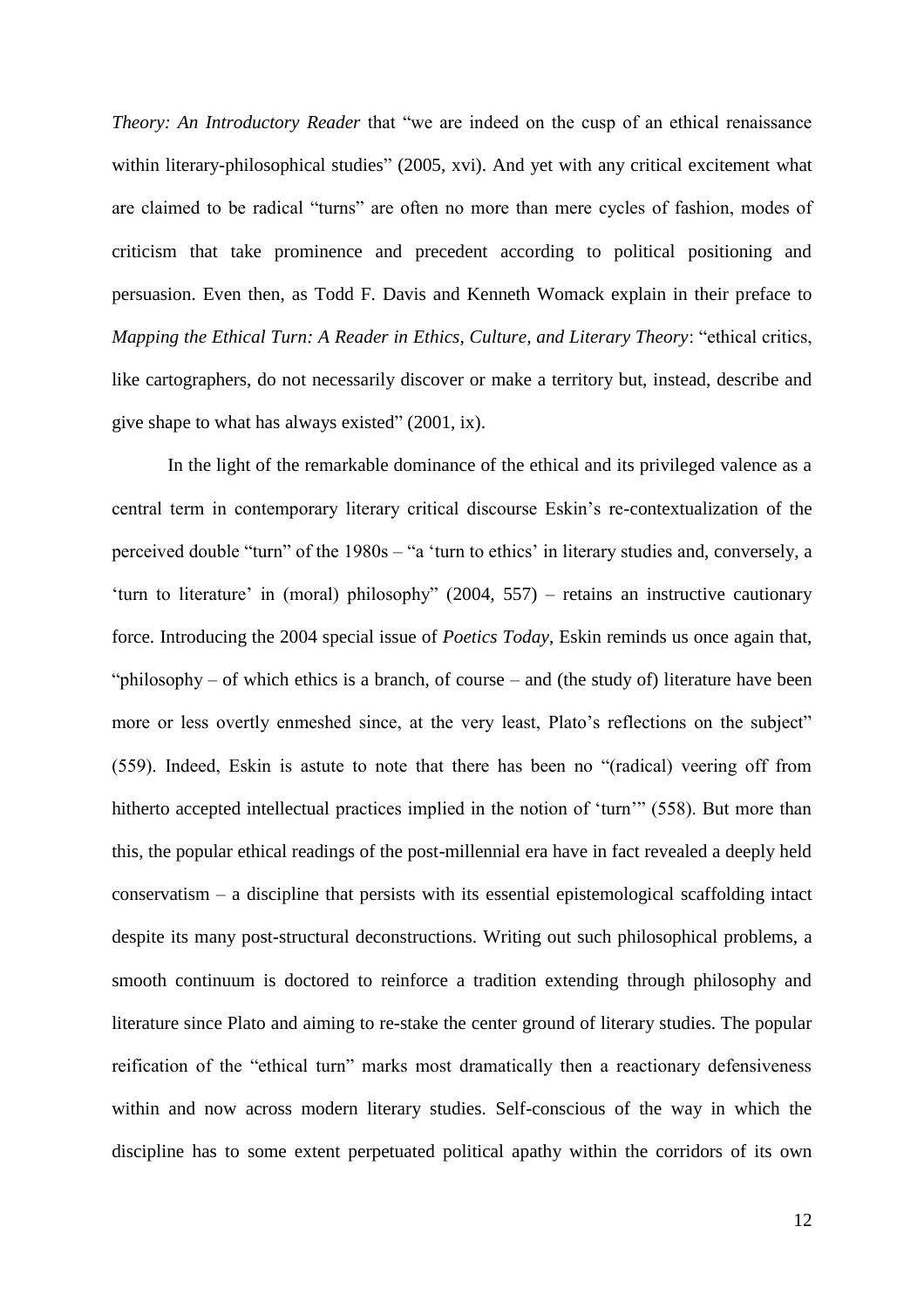determinately "postmodern" cultural studies, it has needed a "turn to ethics" in order to renew a sense of its own purpose and agency. No longer a subdiscipline, ethical reading has saturated the market place to become the thematic mainstay of the interpretative frameworks in literary and cultural studies. With this trend there has been a remarkable publishing profligacy, as a wave of monographs, edited collections and anthologies have revisited literary history, reading "the ethical" into each period, movement, and genre.<sup>4</sup>

Yet Nussbaum's model of the "narrative imagination" (2010, 95), and the role of empathy in the reading of literary fiction, can only take us so far in the pursuit of an ethics of literature. For in the play of the imagination a capacity for empathetic feeling is developed, but in projecting into the Other a human dignity, it is also a projection of the same – the same rhetorical, cognitive, and conceptual systems of thinking – the same paradigms and binaries of the present social realities. Indeed, the limitations of Nussbaum's Aristotelian procedure are revealed by the very terms in which it is described. For example, she describes how a comparative assessment of "the major alternative views" – "holding them up, in each case, against our own experience and our intuitions" – can only imagine a "revise[d] overall picture so as to bring it into harmony with itself, preserving, as Aristotle says, 'the greatest number and the most basic' of the original judgments and perceptions" (1990, 174). In other words, Nussbaum's ethics can only harmonize and accommodate different behaviors into the same moral order. Thus her claim falls down that "The procedure is holistic: it holds nothing unrevisable," for she has to admit that it also "seeks for coherence and 'fit' in the system as a whole" (174). Where the individual is confronted with an alternative view or lifestyle that is so radically different as to require "improvising resourcefully in response to the new perceived thing", ethical assessment must come down to the "discrimination" that Nussbaum's Aristotle suggests "lies in perception" (182). However, Nussbaum here fails to recognize that the cognitive vision of such a "perception" is structured according to the ego's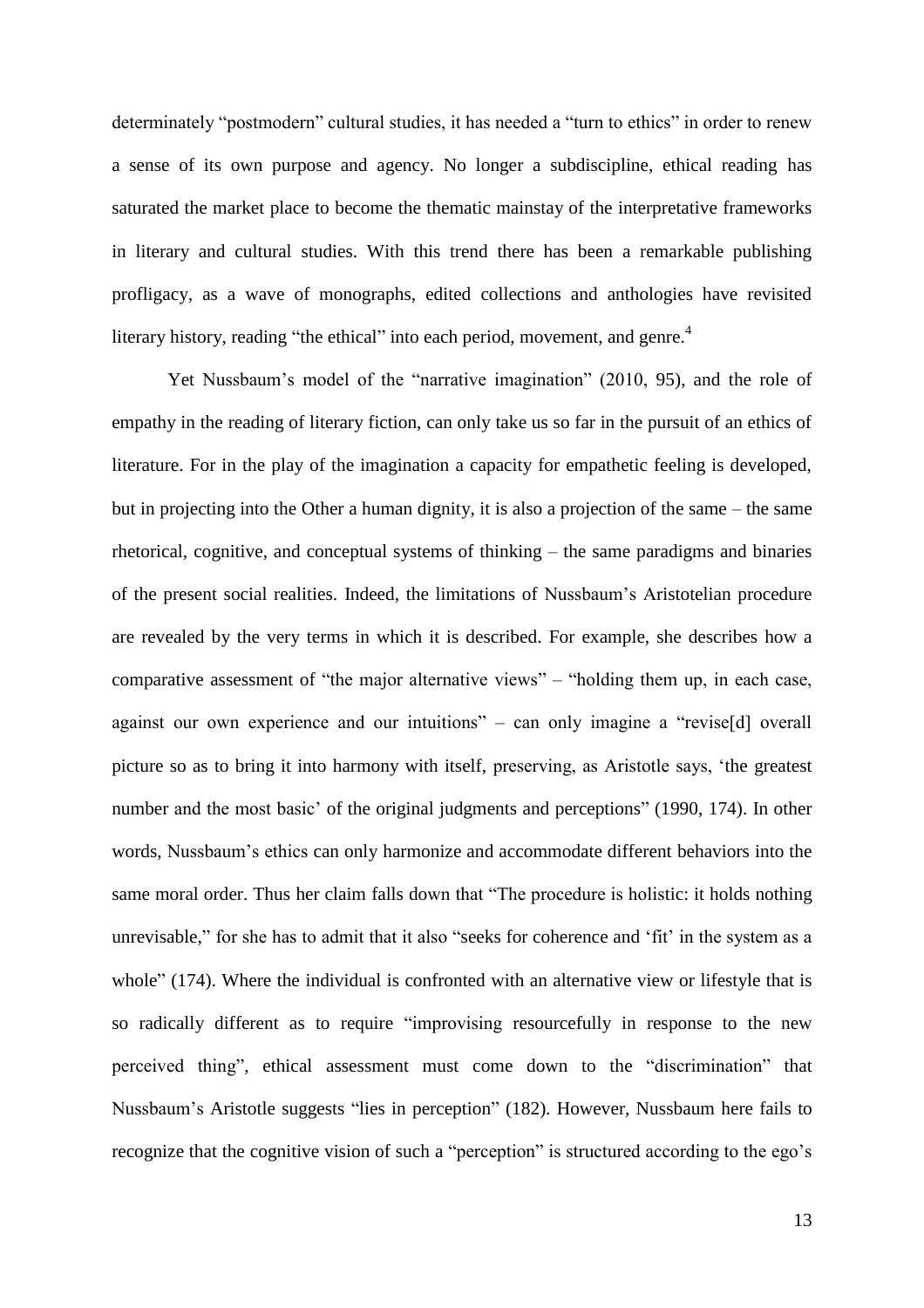ontological mode of thinking; it does not challenge the ethical at the level of the structural grammar of its phenomenological form. The final "perceptive equilibrium" (182) that Nussbaum promotes is a bringing into alignment, or even (as for Booth) holding in contradiction, forms of behavior that fit with the ego's structures of perception. In its most extreme form this mode of perception, intended as a positive ethical capability, legitimates acts of cognitive violence against the other – appropriating the other through knowledge of their difference into a predetermined moral order.

Nussbaum perhaps recognizes these limitations herself when she describes the need for "an unsteady oscillation between blindness and openness, exclusivity and general concern, fine reading of life and the immersion of love" (1990, 190). Indeed, exceeding the limits of Nussbaum's ethics there is an *extra* interpretive or reflective obligation on the reader that is beyond the limits of the Aristotelian procedure (the novelist, Nussbaum concludes, cannot "have an intimate personal life and still see for us all" [190]). Here, at the limits of the permissible in her philosophical writing, Nussbaum is indebted to the much more recent philosophical thought of Ludwig Wittgenstein (1889-1951). In particular, Nussbaum engages Wittgenstein's *Philosophical Investigations* (1953) as she works through several complex arguments in *The Fragility of Goodness: Luck and Ethics in Greek Tragedy and Philosophy*  (1986) and continues to refer to his philosophical thought throughout *Love's Knowledge*. Indeed, in both *Love's Knowledge* and *The Fragility of Goondess*, there is a residual desire, or ethical excess, that is beyond the scope of Classical philosophy. Nussbaum, less consciously than Wittgenstein, is also engaged in the larger project: a quest for truth to deshackle ethics from the metaphysical or Platonic universals. As Wittgenstein writes in *The Blue and the Brown Books: Preliminary Studies for the 'Philosophical Investigations'* (1958):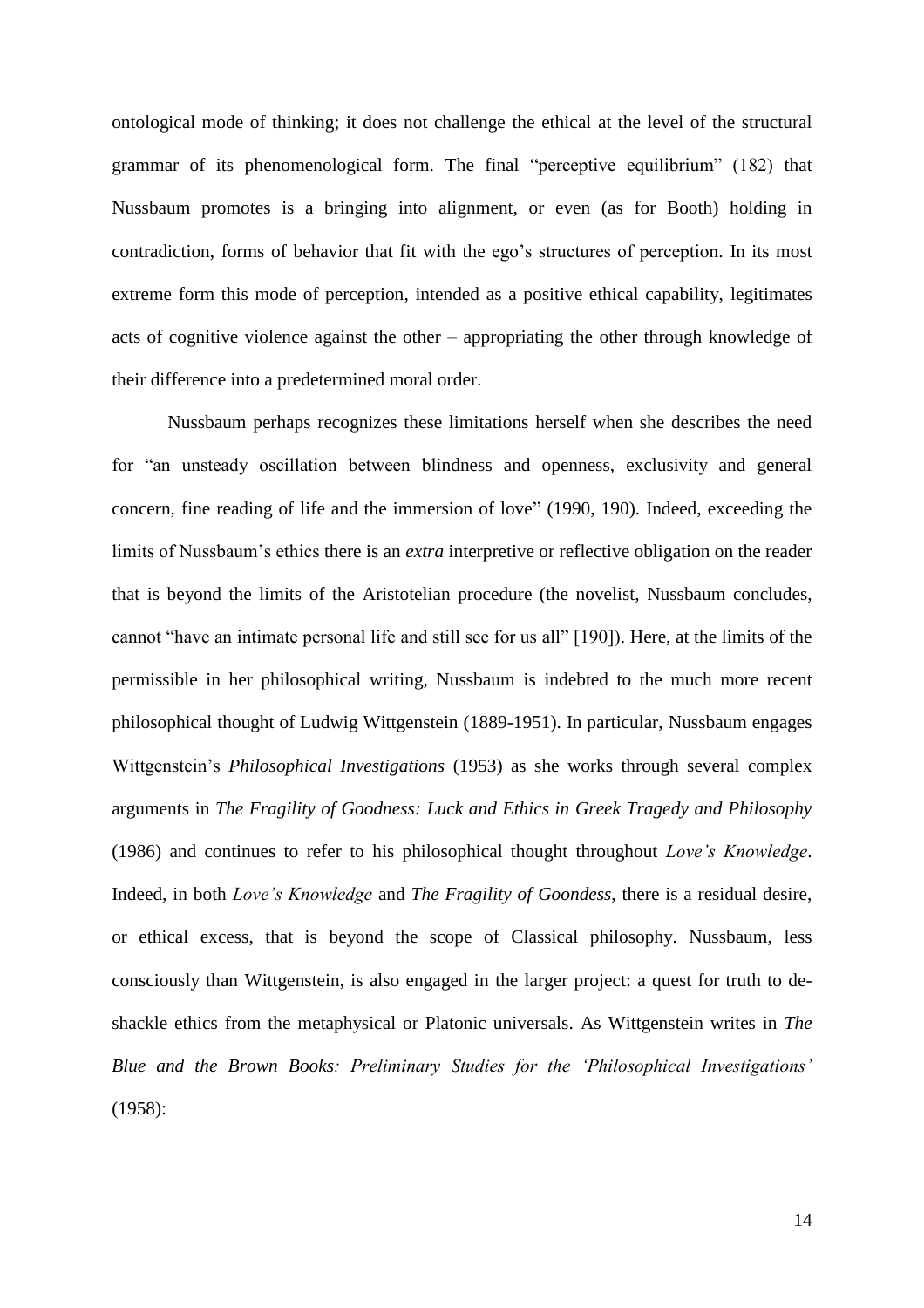The idea that in order to get clear about the meaning of a general term one had to find the common element in all its applications has shackled philosophical investigation; for it has not only led to no result, but also made the philosopher dismiss as irrelevant the concrete cases, which alone could have helped him to understand the usage of the general term. (1958, 19-20)

Nussbaum shares this emphasis on "concrete cases" and thereby approaches a position on epistemology similar to Wittgenstein in which "the speaking of language is part of an activity or a form of life," and where "essence is expressed in grammar" (1953, 23). Language is thus at the centre of Wittgenstein's philosophical thinking because in his quest for truth "grammar tells what kind of object anything is." (1953, 371) And yet, ultimately, Nussbaum uses Artistotle to draw a "circle of appearances" and thus predetermines the *way* of her ontological limits, or grammar, of "Being" (in her own terms, "the primacy of perceptive intuition" [1990, 141]).

Finally, Nussbaum's ethics of reading nowhere allows for an altogether Other; rather, it looks for a reciprocity of the same humanism as she has it already proscribed. And yet to be truly responsible to our humanity, it is necessary to recognize that what is fundamentally at stake in the interhuman encounter is the possibility of personal transformation and a radical accountability. It is thus that Nussbaum's ethics, and the popular neo-humanist approach, is limited to defense, criticism, and opposition, rather than enabling radical critique and systematic change. Indeed, for Wittgenstein too, it seemed finally impossible "to show the fly the way out of the fly-bottle" (1953, 309).

Whilst there has been some important historicist work in reading the ethical into literary history, the current populist neo-Aristotelianism threatens to wear out the thread of a more radically engaged ethical turn. Despite the many guides, introductions, and anthologies that have transformed this subdiscipline into a mainstream practice, the most serious attempt

15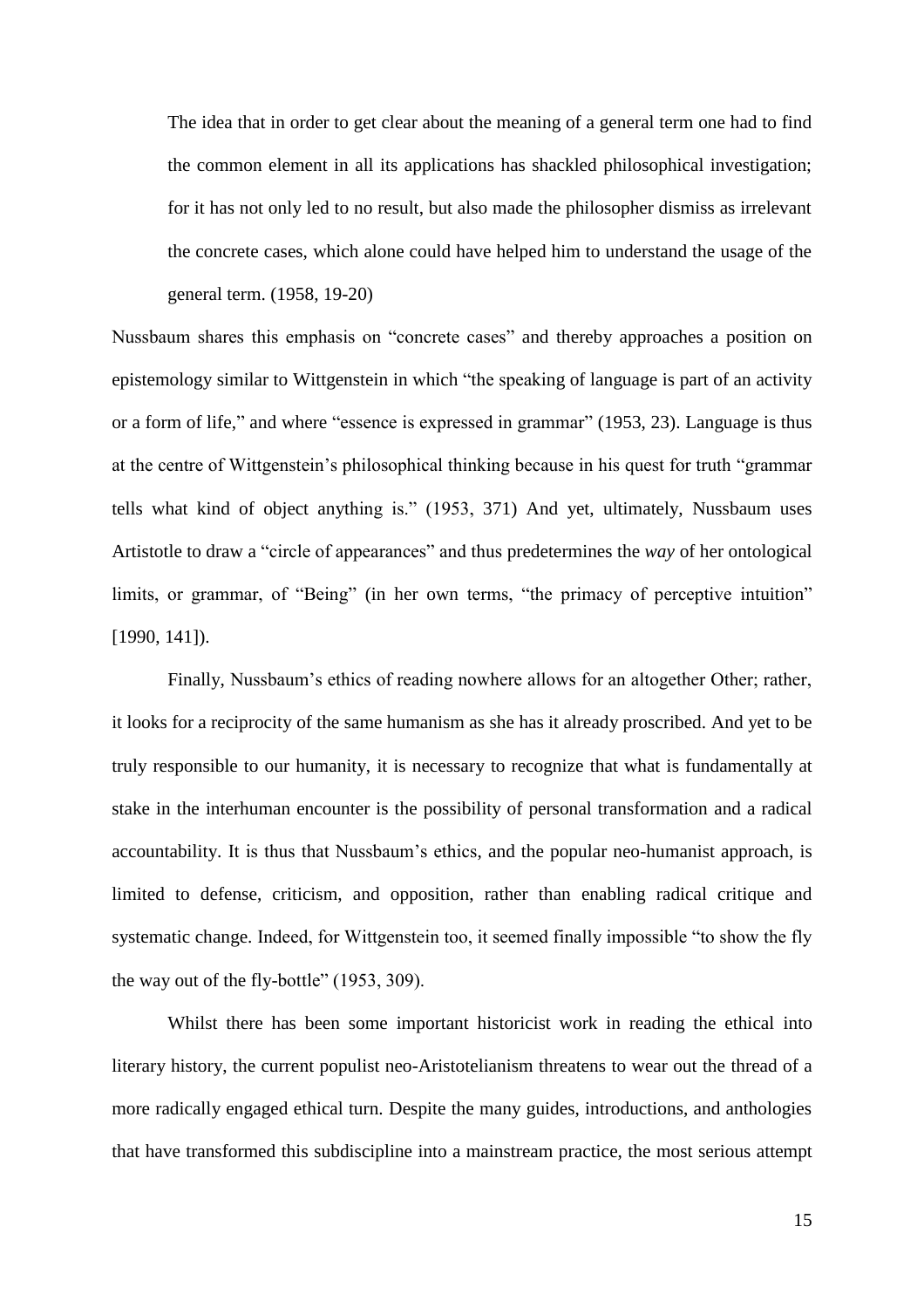to advance a post- Structuralist ethics is to be found in the critical monographs (published principally in the 1990s) by Simon Critchley (1992), Robert Eaglestone (1997), Jill Robbins (1999), and Derek Attridge (2004), as well as in the literary-philosophical collections edited by Robert Bernasconi and Simon Critchley (1991), Andrew Hadfield, Dominic Rainsford, and Tim Woods (1999), and Rainsford and Woods (1999). Pioneering an alternative crossfertilization of literature and philosophy, these critics took up the challenge of re-examining the ethics of reading in the light of a philosophical re-orientation of ontology (that is being, or self-identity) and ethics. A foundational rethinking, it was developed through the work of the Lithuanian-born, French Talmudic-commentator and radical philosopher, Emmanuel Levinas, and was intended to enable a renewed politico-ethical engagement for literary criticism, without resorting to an uncritical moral absolutism or, indeed, the reflective evaluations of a neo-Aristotelian, narrative ethics.

The ethical turn is made possible because of the fundamental difference at the heart of Levinas's work which is set apart from traditional philosophy and which presents the possibility to re-think the ethics of literature. Whilst Nussbaum claims that "the Aristotelian procedure begins with a very broad and inclusive question: "How should a human being live?"' (1990, 25) Levinas inaugurates an altogether radically different conception of ethics. In fact, Levinas begins before the calculations of traditional moral philosophies – renegotiating the virtues of Athenian culture with Plato's Idea of the Good, in contradistinction to the pure self of the Cartesian ego, the sociological implications of Darwin's natural selection, the systemic ethics of Kant's Utilitarianism, the reliance on the passion of the emotions in Hume, the self-interest in Nietzsche's will-to-power, taking even further the insistence on an ethical grounding second as it is to fundamental ontology in Heidegger's *Dasein –* Levinas begins with the very phenomenology which gives rise to human relations. In the daring and provocative *Totality and Infinity* (1961), Levinas argues that the assignation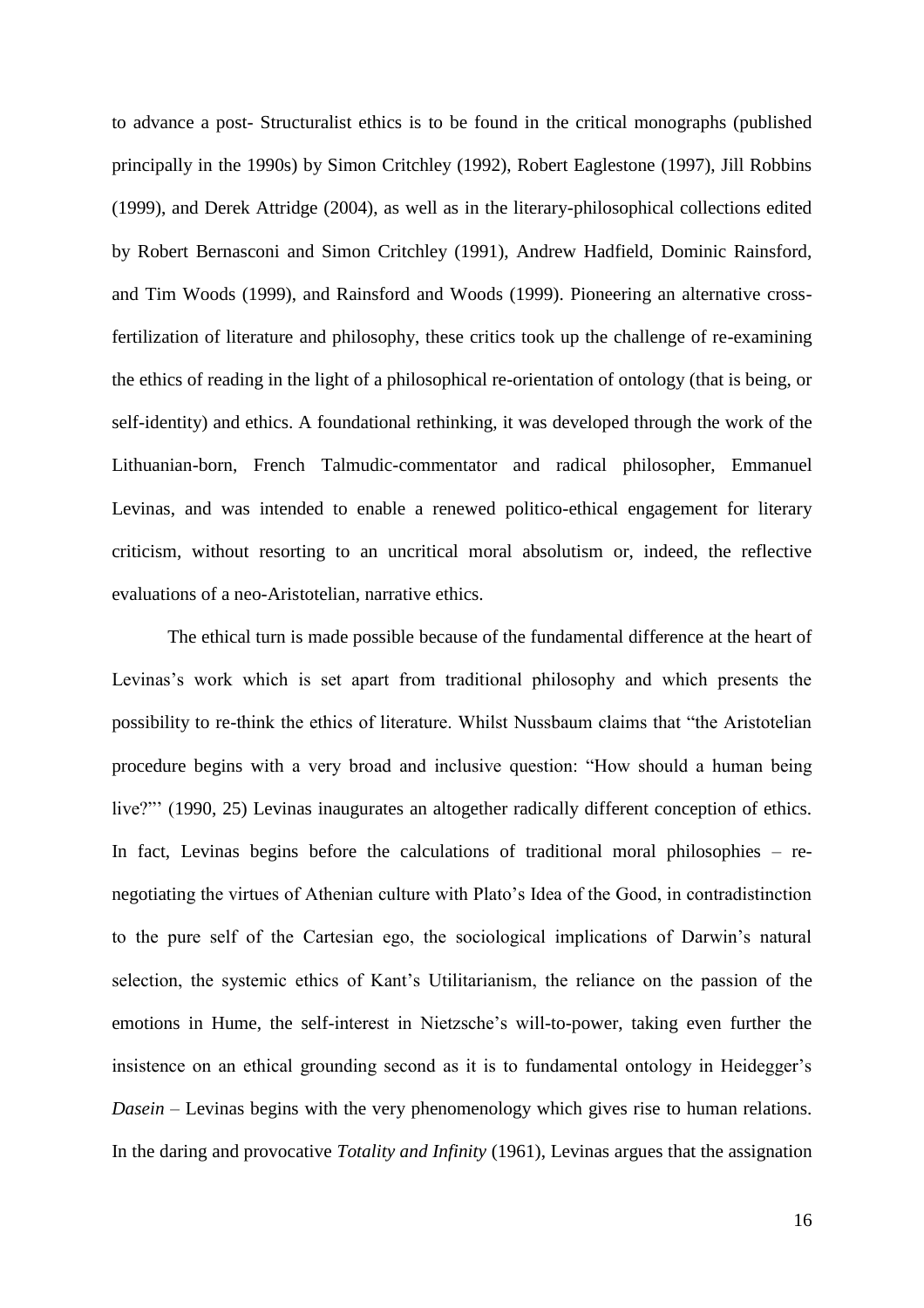of responsibility is a passivity of support instantiated before the unique presence of an other's face. Here the radical alterity of their difference obligates an ethical relation prior to the construction of the ego. It is faced with another human being that oneself is called to speak out, a signification that embodies the logos, and ultimately supports the being of the other. This foundational, philosophical development is unfolded in his later mature work, *Otherwise than Being, or Beyond Essence* (1974). Crucially, in the re-orientation of ethics prior to ontology, Levinas's philosophy privileges language as inhering an ethical structure in a saying which brings neighbors into relation with each other.

Levinas's description of the ethical event as the "underlying intention of language" (1961, 73) is preferable to Nussbaum's "perceptive intuition" (1990, 141) because it more successfully secures a reliable grounding for ethics that is not bounded or totalizing but is nonetheless a call to moral responsibility. In the face-to-face encounter, Levinas explains that the ethical saying of language "accomplishes a relation such that the terms are not limitrophe within this relation," and that the other, "despite the relationship with the same, remains transcendent to the same" (1961, 39). For Nussbaum too, ethics is an optics, but for Levinas "it is a 'vision' without image, bereft of the synoptic and totalizing objectifying virtues of vision, a relation or an intentionality of a wholly different type" (1961, 24). The quest for truth in a Levinasian ethics is thus in opposition to the epistemology of Nussbaum's account, making its transcendental appeal in "the presence of infinity breaking the close circle of totality" (Levinas, 1961, 171). Levinas's focus on the other, rather than on individual wellbeing, does not help the argument for a narrative ethics: "the unnarratable other," Levinas concludes, "loses his face as a neighbor in narration" (1974, 166).

The consequences for literary criticism are profound; Levinas's reorientation of ethics and ontology provides a new phenomenology of the subject – a re-vision of subjectivity and deregulation of selfhood – that re-grounds the foundations of political critique. Working on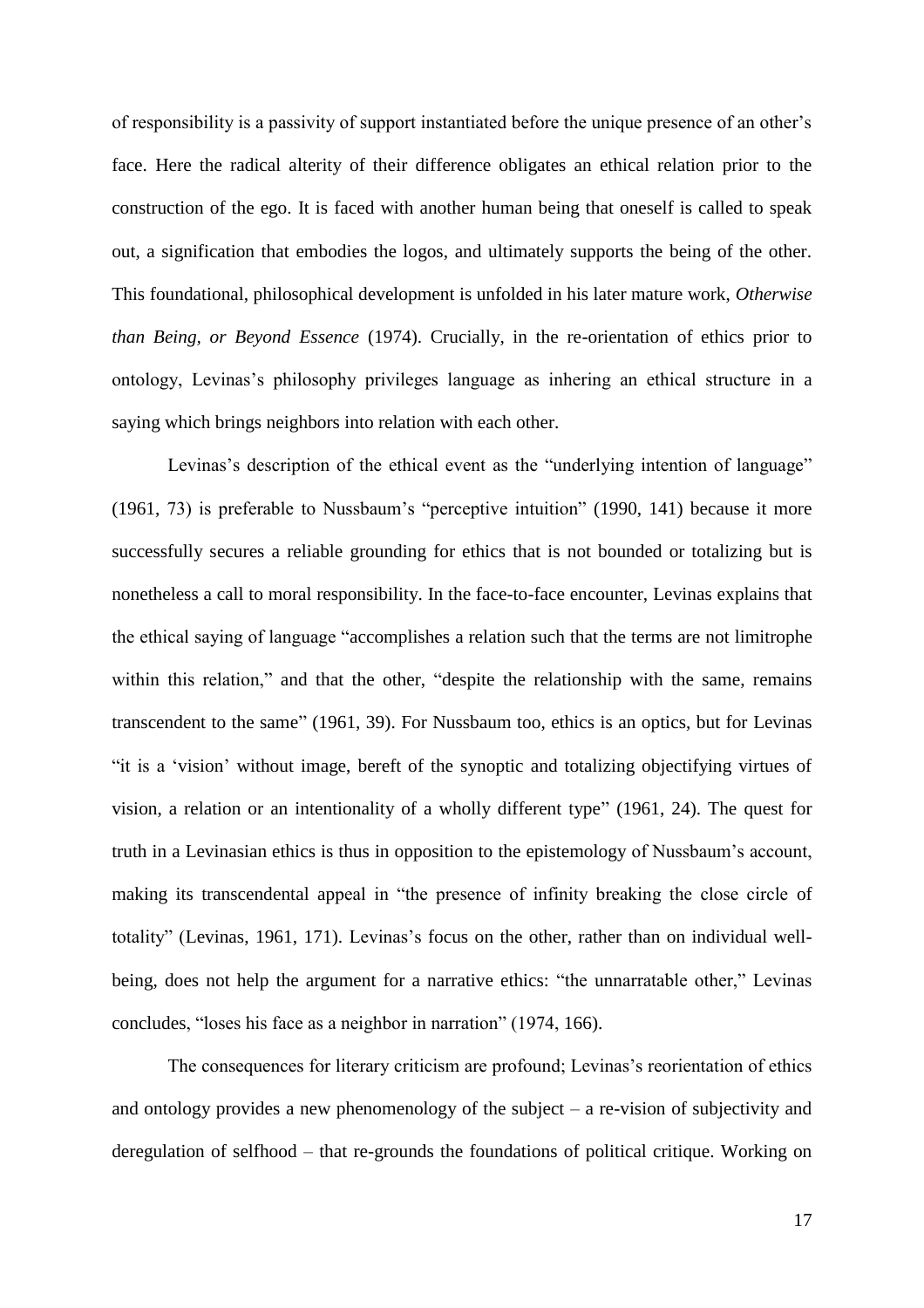ethics during the 1960s and 1970s, Levinas had laid a parallel philosophical track alongside the explosive work of structuralism. Levinas's philosophy was well-placed historically. As Lee Morrissey writes, his "approach prioritizes whatever in the text resists assimilation to the same" (2001, 330), and so in its alignment with deconstruction's decentering practices it also attracted Derrida's critique. As Buell reminds us, "a good deal of the credit must go to Derrida for having called the attention of literary scholars to Levinas's work" (1999, 9). Derrida's long essay "Violence and Metaphysics" carefully engages Levinas's "ethics as first philosophy" questioning the end-point of alterity against what he calls "the finitude of meaning" (Derrida, 1978, 127). In fact, Derrida helps to re-commit a Levinasian ethics to its political and textual limits.

With this opening up of the ethical turn, differing interpretations of ethical philosophy have since advanced variations in its application to the practice of literary criticism. Indeed, in 2004 Derek Attridge argued in *The Singularity of Literature* that "there is an ethical dimension to any act of literary signification" (130) and commentators have recognized that "the ethical turn in critical theory," as Tyler Bradway put forward at the 2010 convention of the Northeastern Modern Language Association, "has inspired a reevaluation of literature's capacities to catalyze ethical problematics." As Carla Serpell summarizes, "Literature is structurally suggestive: it affords certain ways of reading" (2008, iii), and these movements of reading – a projection onto, or movement into the self/other relation – are its ethical modes. Indeed, any poststructuralist ethics must now allow for the multi-dimensionality of the textual encounter. Whilst Nussbaum's ethics of reading supports a realist fiction popular in the nineteenth century it has been the mission of creative experimentations of narratology and literary form to open up the precincts of language and to challenge the reader to embrace more radical subjectivities. In the spaces of alternative reader-relations created by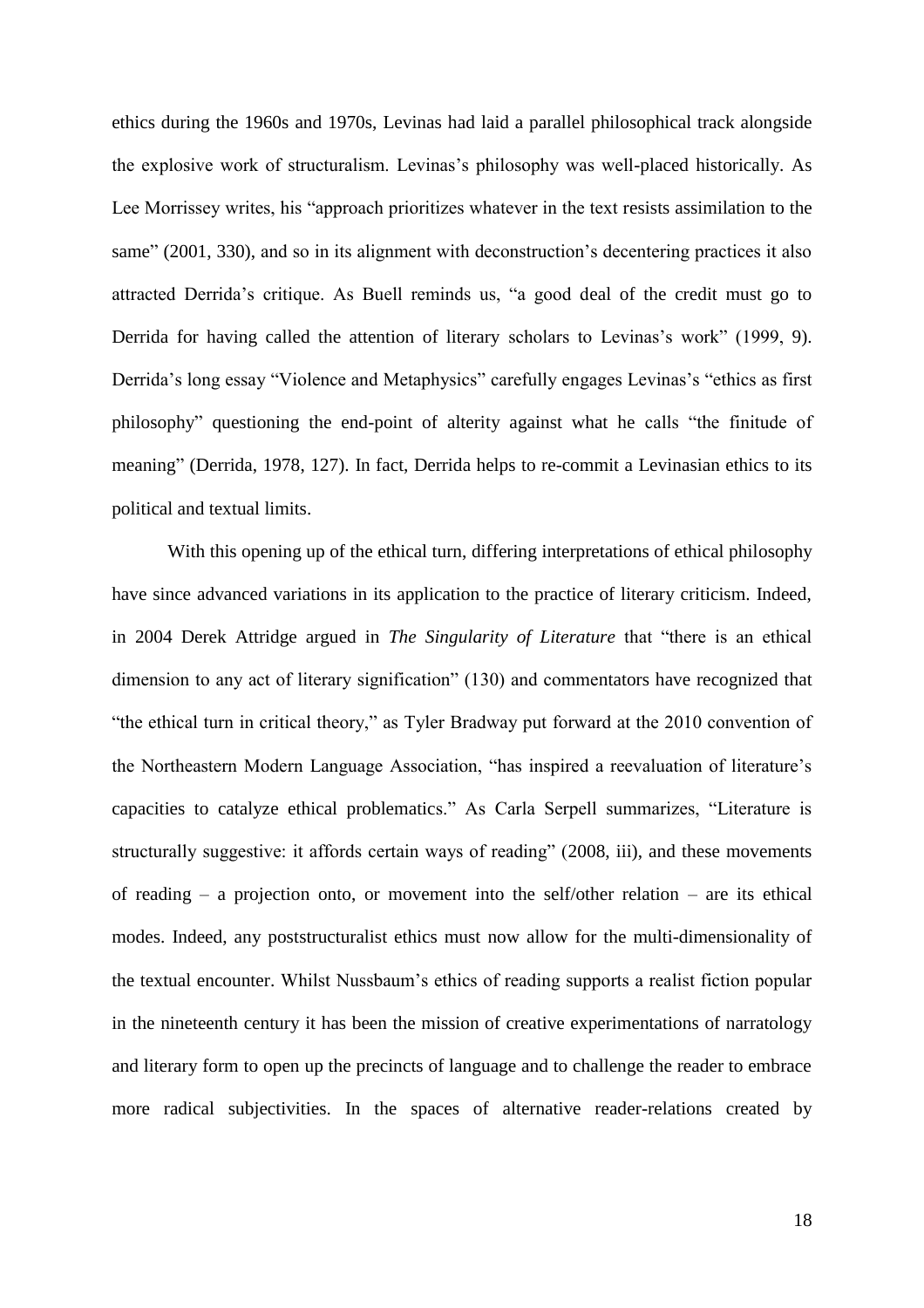experimental poetics and innovations of prosody, for instance, ethical criticism can interpret the proleptic spaces for new relations of the social body.<sup>5</sup>

This is the promise of what Buell calls the "new ethical criticism" and it is recharged in the current need to defend the humanities. As Buell explains, reading becomes an act of "conscienceful listening" (1999, 12); for Robert Eaglestone, writing in *Ethical Criticism: Reading After Levinas* (1997), "the 'saying' in literature is precisely that uncanny moment when... our relation to the logos is interrupted (175). Indeed, following Levinas, as the sign achieves its signification so too the commitment of an approach becomes already committed to the sum of its readings. As a saying, "distinct from the said" – an "interpretation as interruption" (Eaglstone 1997, 165) – ethical criticism ultimately serves the task of breaking through sedimented codifications. And yet questions of definition, of course, always persist. Whilst Tobin Siebers has focused on community, Derrida on textuality, Foucault on the socio-political, and Levinas on the Other, Nussbaum's "cognitive-evaluative" (2001, 3) conception of ethics (extended in her recent work on the emotions) positions "fancy" – the "ability to see one thing as another and one thing in another" – "at the heart of the ethical life" (1998, 349). Nussbaum foregrounds the work of "projection," but it is a hermeneutics not dissimilar to the totalizing western rationalisations that Levinas critiques, for "difference" in her accounts is based on "social circumstances" rather than any innate singularity (349). Nussbaum writes, "participants look not for a view that is true by correspondence to some extra-human reality, but for the best overall fit between a view and what is deepest in human lives" (1990, 26). This fanciful "projection" marks a fundamental line of departure between Nussbaum and Levinas. For Levinas, ethics is other-oriented (the Other ruptures the selfsame as the originary imperative of the ethical) whereas for Nussbaum, ethics begins and is ordered according to the self (the individual subject is autonomous). "Emotions focus on our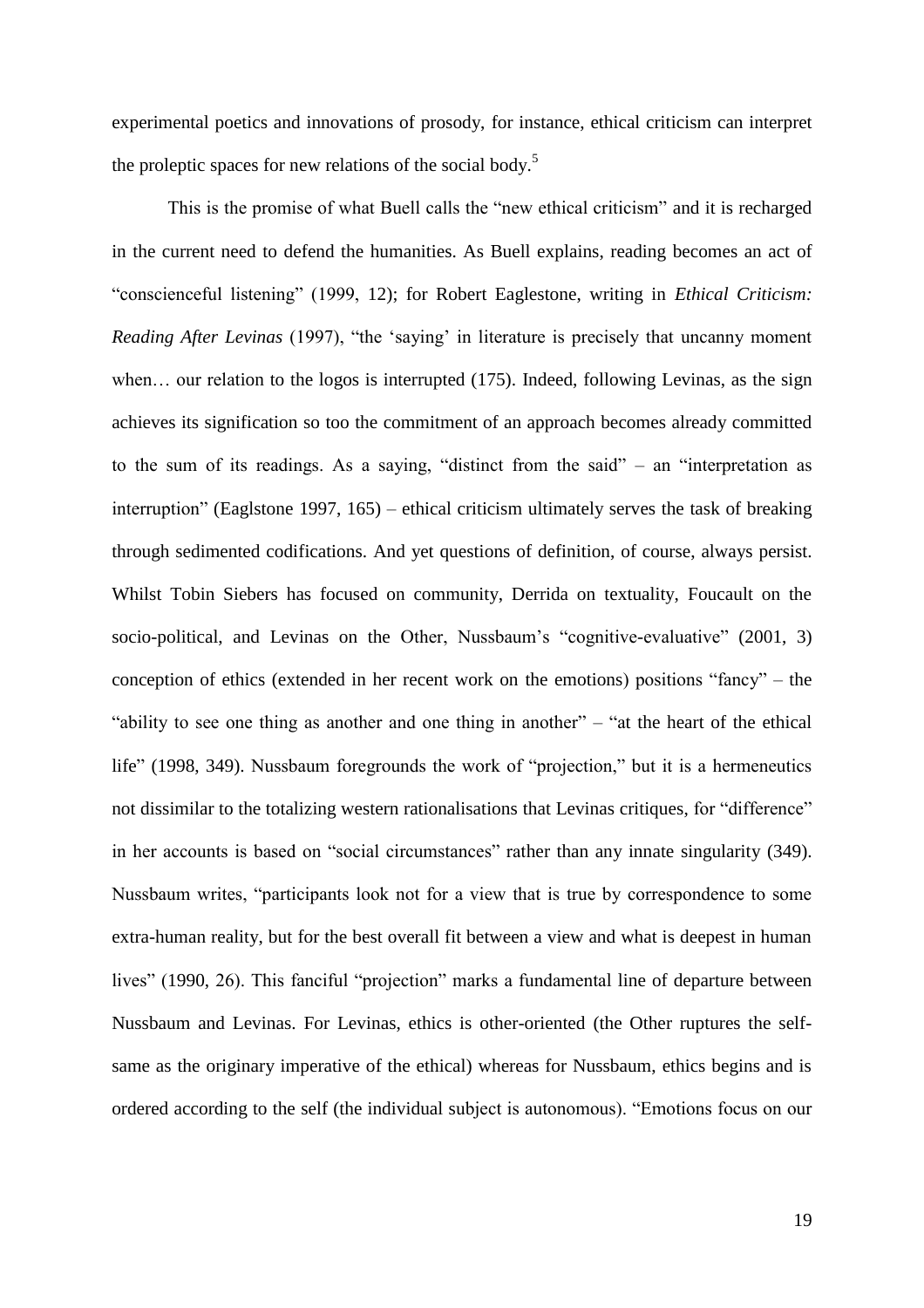own goals," Nussbaum writes, "they represent the world from the point of view of those goals and projects" (2001, 7).

#### **Conclusion: Towards a Textual Ethics for the Twenty-First Century**

Throughout human cultural history the question of ethics has remained insistent: it has preoccupied our best writers, it is seen throughout the changing practices of literary criticism, and it registers in the adapting forms of literary studies. To save ethics in the meta-language of literary criticism is not to advocate an evangelical fundamentalism or doctrinal moral absolutism, but rather to suggest that literary criticism can thicken or "rough-up" the rarefied aesthetic pleasures of the sublime by intellectually engaging in the fullest relation in the axiom of the reader-text-world, that is, between representations of the self, other, and their subjectification (or socialization) within  $-$  to use a Marxist vocabulary  $-$  the political economy of the text and its conditions of production. Thus in a book "chart[ing] the course of criticism into the 1990's and beyond," Ralph Cohen suggests that above all else literary theory can and ought to be "a personal and public commitment to ethical and literary values" (1989, xx). Indeed, the ambitions towards an expanded definition of textual meaning as an ethical stance of political engagement is already evident in Rita Felski's question as the current editor of *New Literary History*: "How can we do justice to both their [artworks'] singularity and their worldliness?" (2011, 576). Whilst the mirror alignment of subjectivities afforded by the realist structure of mimesis tends to limit our reading practices within the parameters of ontological, identity thinking, other structural experimentations of narratology and semiotics will on occasions push through the limits of moral reasoning into new relations of community. Felski recognizes that "texts are objects that do a lot of travelling"; their textual meaning is in part defined across "transtemporal connection[s] and comparison" (580). Literature's ethical imperative may find its political force for a "text's sociability… is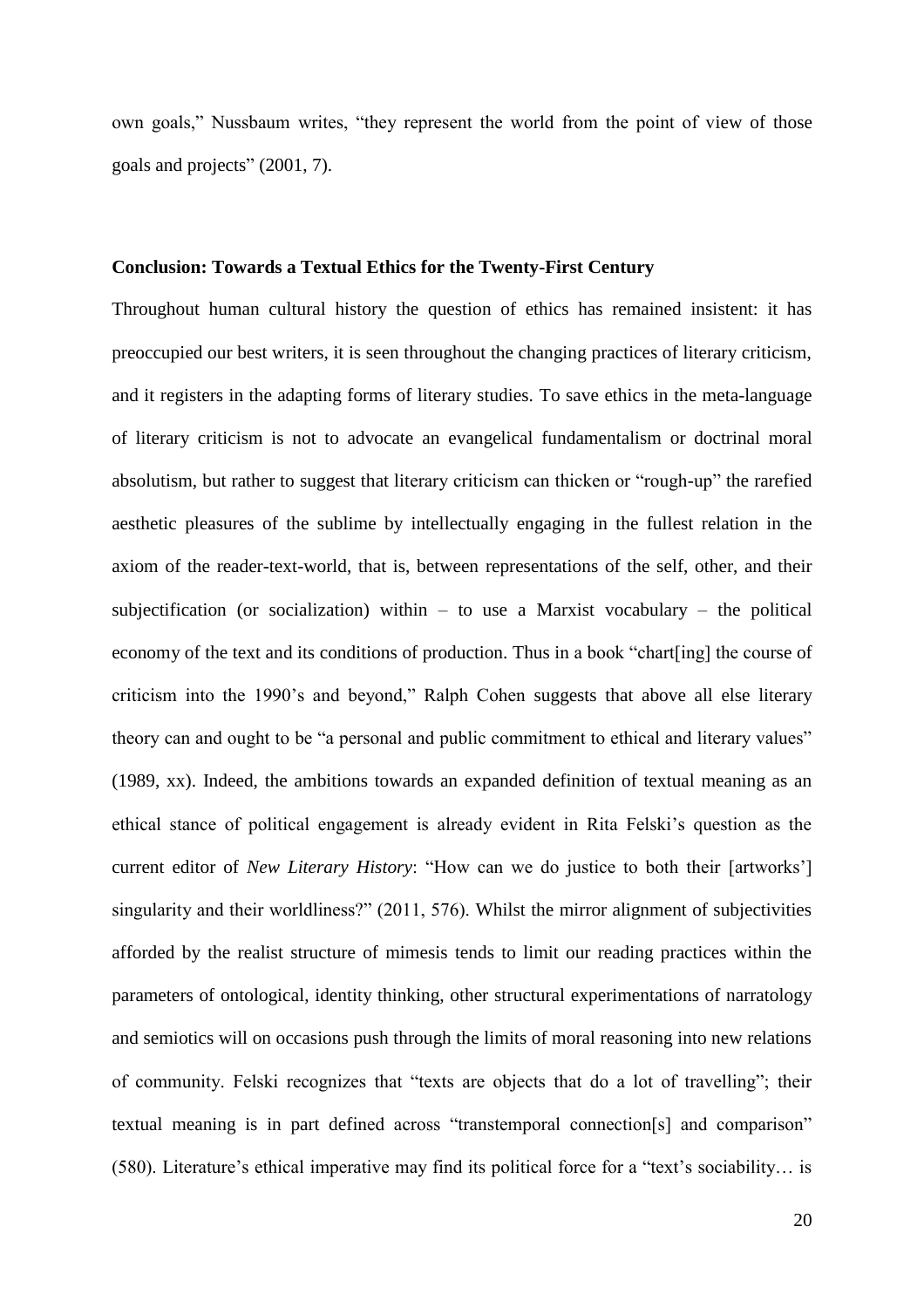not an attrition, diminution, or co-option of its agency, but the very precondition of it" (589). It is only in expanding our notion of textual meaning – attentive to its material witness as much as to the form and force of its argument – that the ethical dimensions of the literary text are approached; for bodies touch in the thinking of intersubjectivity, a human relation with attendant ethical responsibilities. We need, in short, an attentiveness to form, to aesthetics, as witness within the socialization (context). It is thus that the experimental work of literature and the commitment of literary criticism work towards the futurity of the proleptic, to new forms of community and social possibility.

The departments of literature that turned to the philosophy represented by "academic postmodernism," were in Nussbaum's estimation in 2009, "no help to the movement Ralph encouraged us to start." Indeed, Ralph's "countercultural vision," she has suggested, "has not been fully realized" (764). Whilst Nussbaum mourns the neglect of the moral philosophers John Rawls, Bernard Williams, and John McDowell, the contributions of Levinasian ethical critics are similarly written out in the dominant trend of neo-Aristotelian, narrative ethics. As David Davies and Carl Matheson observe in *Contemporary Readings in the Philosophy of Literature: An Analytic Approach* (2008), "there has been lamentably little critical engagement of this sort between the different philosophical traditions" (xvi). The work of ethics, however, always compels us to a mutual engagement and Nussbaum and Levinas both necessarily deal with the foundational and troubling question posed by the face-to-face experience. "We see personlike shapes all around us," Nussbaum writes, "but how do we relate to them?" (1998, 349) Indeed, it is at the epistemological limits of her thought that Nussbaum shares in a wonder of the ethical saying, that primordial phenomenon of the other's alterity in language as it is described by Levinas. She notes, for instance, "the physical texture of language, teasing and caressing the reader" (1995, 40). In a Levinasian literary ethics the "textual encounter" is, as Buell has observed, a "personal encounter"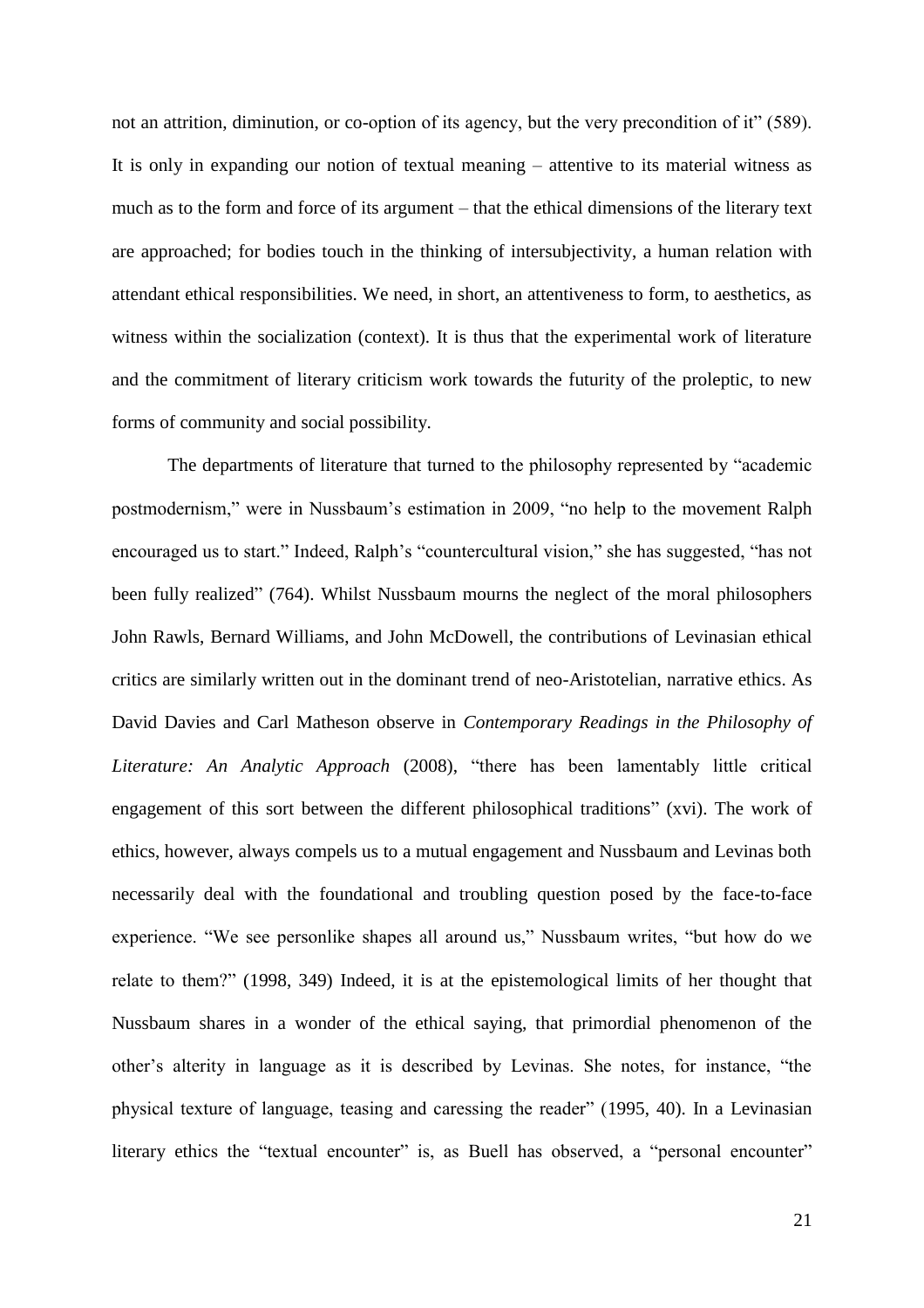(1999, 13), and the rosette or love-knot of phenomenological exegesis (to which Levinas's writing aspires) is, perhaps, that physical quality of language described by Nussbaum as a "flexible and acrobatic circus body" (1995, 40).

Levinas's thesis is an emancipatory activism in phenomenological thought and yet it is presently unfashionable and largely marginalized within the current trend of ethical criticism. Fearful perhaps that its more difficult thinking would only further trouble the embattled subjectivity – already up against its own self-critical skepticism – the critic writing in the post-millennial era has typically found other more comfortable modes of engagement or favored the displacement activity of a surface rhetoric of literary aesthetics.<sup>6</sup> Yet Levinas's work revised the Western philosophical tradition to put a responsibility for the other before the freedom of the subject and the challenge today is to break through polarized ethical philosophies and competing critical camps. As Nancy Glazener observes of the rift between Analytic and Continental philosophy, what is required is "an event which would not be the triumph of either but the possibility of something new" (2005, 51).

Following Levinas's "ethics as first philosophy" (1989, 75), literary criticism is a work that must fracture the sedimented narratives of literary and cultural history to bring a renewed attentiveness or ethical witness in dialectic with the subject-positioning of a said text. Attending to the ethical potential rather than the social purpose of literature it may counter-balance what Drew Milne observes: "temptations either to put too much emphasis on historical and intellectual contexts, or to develop too quickly into theoretical formalism or conceptual abstraction" (2010, 33). Indeed, ethical criticism needs to extend Levinas's account of the phenomenology of the face-to-face experience in language in order to understand reading as a textual encounter (the structural relation between self and other) and thus the basis by which aesthetics *is* ethics. At the same time, ethical criticism can draw on Nussbaum's Aristotelian approach in order to allow for an evaluation of the imagined forms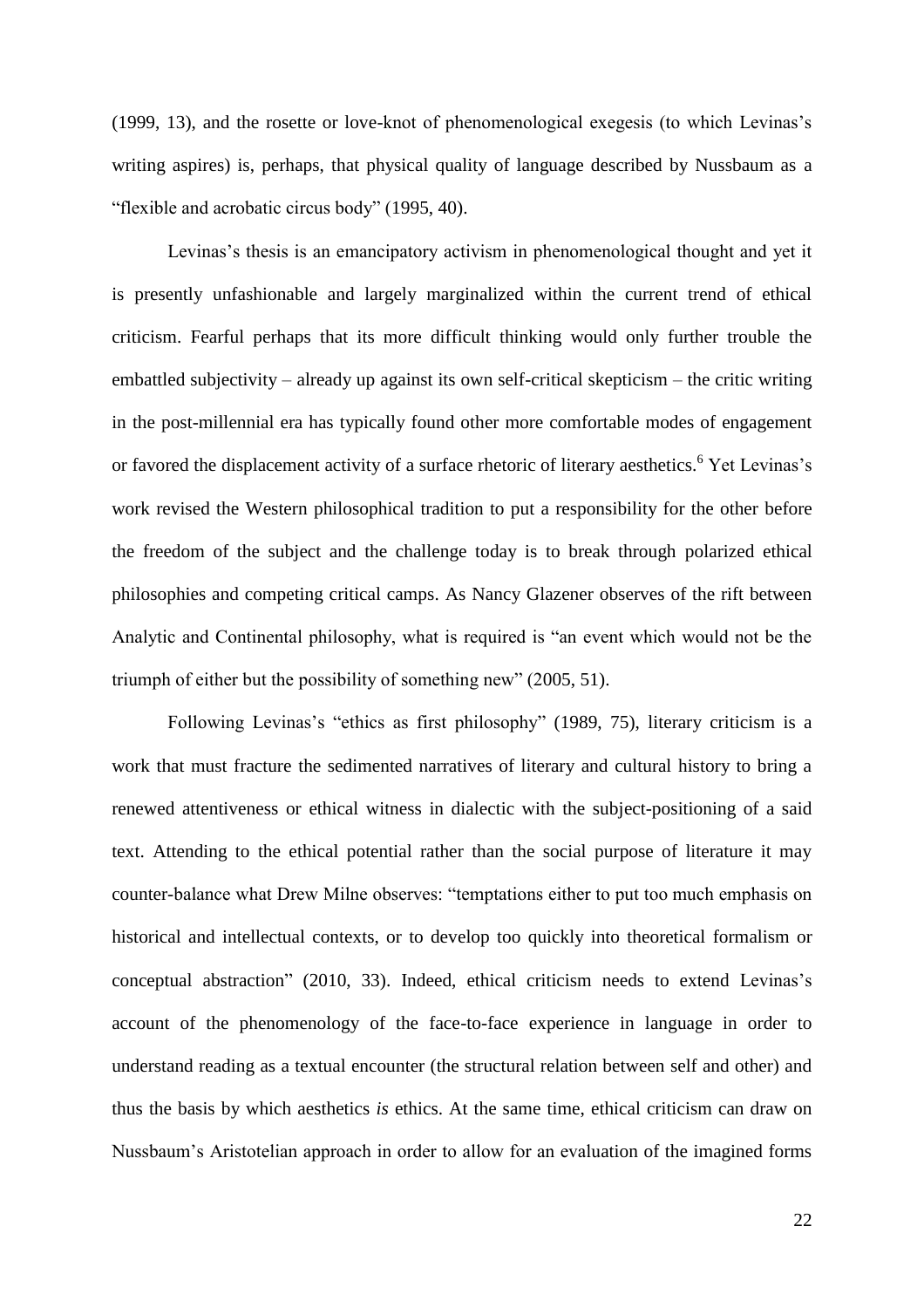of the face-to-face encounter, where ethics also is a public responsibility to the said text (as Levinas writes, "Truth takes form in this response to a summons" [1961, 244]). Any reading that takes forward an ethical imperative must be attentive both to the singularity of textual aesthetics (its transformative or affective capacities) and to the politics of its social or historical context. Whilst their philosophical rationale differs, the possibility for a shared ethics emerges in Nussbaum's attempt to "imagine language as a way of touching a human body" (1995, 41). Here interdisciplinary literary studies can begin again towards a textual ethics for the twenty-first century, and recommit a literary criticism that is altogether different from the rhetorical language of a disinterested aestheticism for it must be first of all attendant to its ethical responsibilities. Indeed, despite his transcendental appeal, both Nussbaum and Levinas started this vital work towards an ethics which is material and thisworldly, "restoring our love and attention," as Nussbaum writes, "to the phenomena of daily life" (2001, 15).

 $\overline{a}$ 

<sup>&</sup>lt;sup>1</sup> With a view to civic responsibility, Nussbaum's "Aristotelian procedure" provides four qualities for "readership": fancy, the imaginative capacity which constructs and projects humanity onto another; sympathy, a compassion for the suffering of others and a joy in their well-being; autonomy, viewing the other as having a separate and single life; and, judicious spectatorship, the evaluative deliberations essential to critique (1995, 76).

<sup>2</sup> In her review of Booth's *The Company We Keep*, Nussbaum simply refutes the literality of his claim by explaining, "I can treat a book as I would never think it right to treat a real live person" (1989, 176).

 $3$  Three points in particular retain their acuity: first, Posner argues that "the novel is certainly a more bourgeois medium" than Nussbaum allows (and, indeed, one need only look to the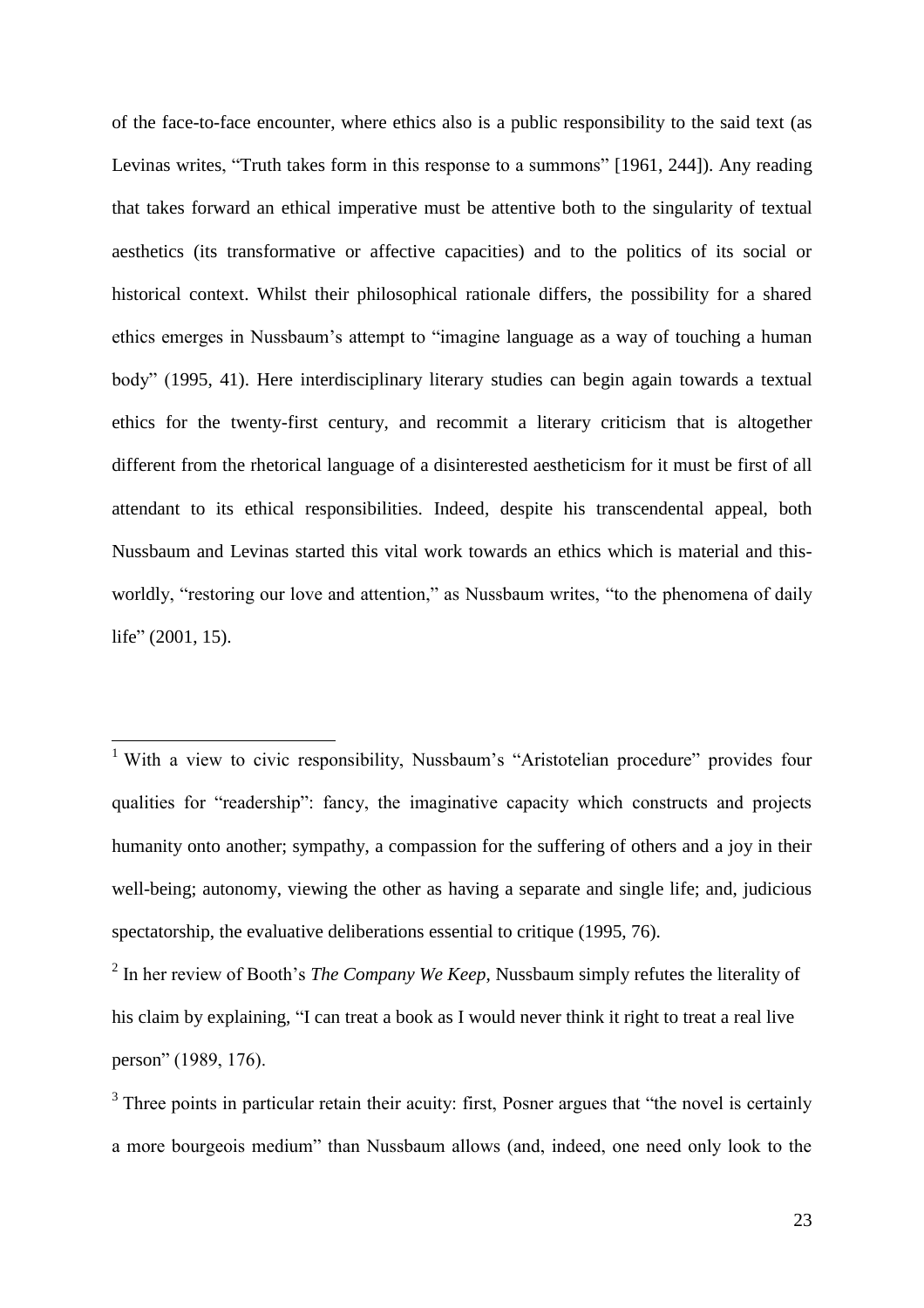$\overline{a}$ formation of a cannon for conclusive evidence); second, that "immersion in literature does not make us better citizens" (an almost impossible assertion to prove); and, third, that Nussbaum's discrimination of literary merit threatens "lists of edifying works of literature" (though Posner also risks a partisan elitism). Elsewhere in the debate there is much confusion – including recognition on both sides that once again what is most at variance is the definition of terms – as well as occasional inadvertent agreements. In the exchange, for instance, Posner suggests that "the aesthetic outlook *is* a moral outlook," and that "literature helps us make sense of our lives, helps us to fashion an identity for ourselves" (1997, 7).

4 To name just a few notable recent contributions include, for example, Edwin Craun, *Ethics and Power in Medieval English Reformist Writing* (2010); Andrew Miller, *The Burdens of Perfection: On Ethics and Reading in Nineteenth-Century British Literature* (2008); Jil Larson, *Ethics and Narrative in the English Novel, 1880-1914* (2001; 2009); Jeffrey Karnicky, *Contemporary Fiction and the Ethics of Modern Culture* (2007).

 $<sup>5</sup>$  The formal experimentation of literary production thus emerges as an ethical imperative; in</sup> the discourse of modern poetics, "in order to live not solipsistically, but interestedly" as the poet Rachel Blau DuPlessis puts it, and to "instantiate a distance from regular poetic practice and its subjectivities… as in exile from these" (2010, n.p.).

<sup>6</sup> In "Close but not deep: Literary Ethics and the Descriptive Turn," Heather Love describes a shift from what she calls a "depth hermeneutics" to the "description of surfaces" (2010, 375).

#### **Works cited**

Attridge, Derek. 2004. *The Singularity of Literature*. London and New York: Routledge. Benneworth, Paul. July 28, 2013. "Book Review: *Humanities in the Twenty-First Century:* 

*Bevond Utility and Market.*" Date Accessed: 11<sup>th</sup> December 2013.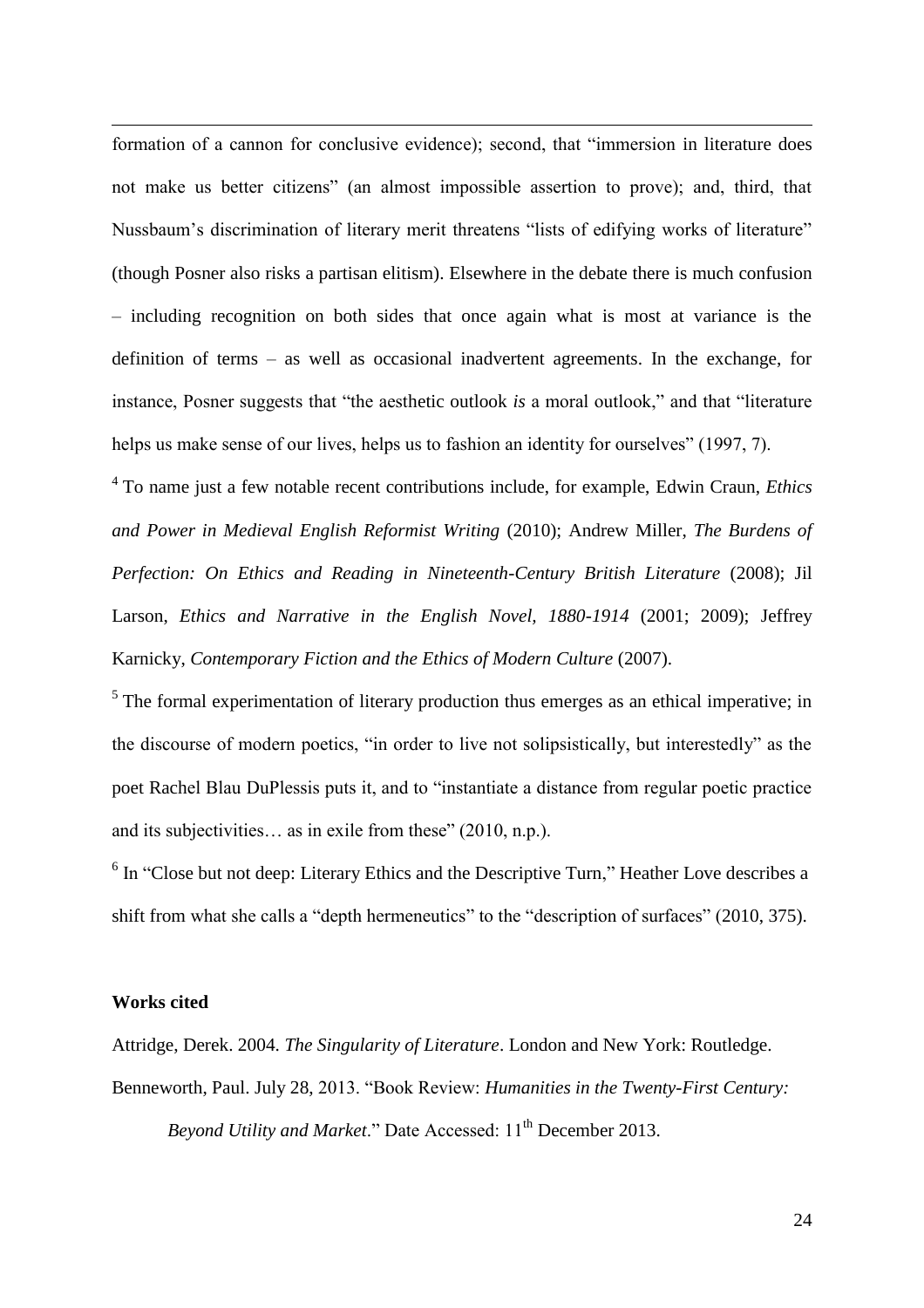http://blogs.lse.ac.uk/lsereviewofbooks/2013/07/28/book-review-humanities-in-thetwenty-first-century-beyond-utility-and-markets/.

- Bernasconi, Robert and Simon Critchley., eds. 1991. *Re-Reading Levinas*. Indianapolis: Indiana Univ. Press.
- Booth, Wayne C. 1988. *The Company We Keep: An Ethics of Fiction.* Berkeley and Los Angeles, CA: Univ. of California Press.
- Bradway, Tyler. April 2010. "The Ethical Turn to Literature." Session chair at the meeting of Northeastern Modern Language Association, Montreal.

Buell, Lawrence. 1999. "In Pursuit of Ethics," Ethics and Literary Study, *PMLA* 114: 7-19.

- *---.* 2000. "What We Talk About When We Talk About Ethics." In *The Turn to Ethics*, eds. Marjorie Garber, Beatrice Hanssen, and Rebecca L. Walkowitz. London: Routledge. 1-14.
- Cohen, Ralph, ed. 1989. Introduction to *The Future of Literary Theory* (New York and London: Routledge, 1989), xx.
- Craun, Edwin. 2010. *Ethics and Power in Medieval English Reformist Writing.* Cambridge: Cambridge Univ. Press.
- Critchley, Simon. 1992. *The Ethics of Deconstruction: Derrida and Levinas.* Cambridge: Blackwell.
- Davies, David and Carl Matheson, eds. 2008. Introduction to *Contemporary Readings in the Philosophy of Literature: An Analytic Approach. Buffalo, NY: Broadview Press.*
- Davis, Todd F. and Kenneth Womack, eds. 2001. *Mapping the Ethical Turn: A Reader in Ethics, Culture, and Literary Theory*. Charlottesville and London: Univ. Press of Virginia.
- Derrida, Jacques. 1978. "Violence and Metaphysics," in *Writing and Difference*. Translated by Alan Bass. Chicago: Univ. of Chicago Press. 97-192.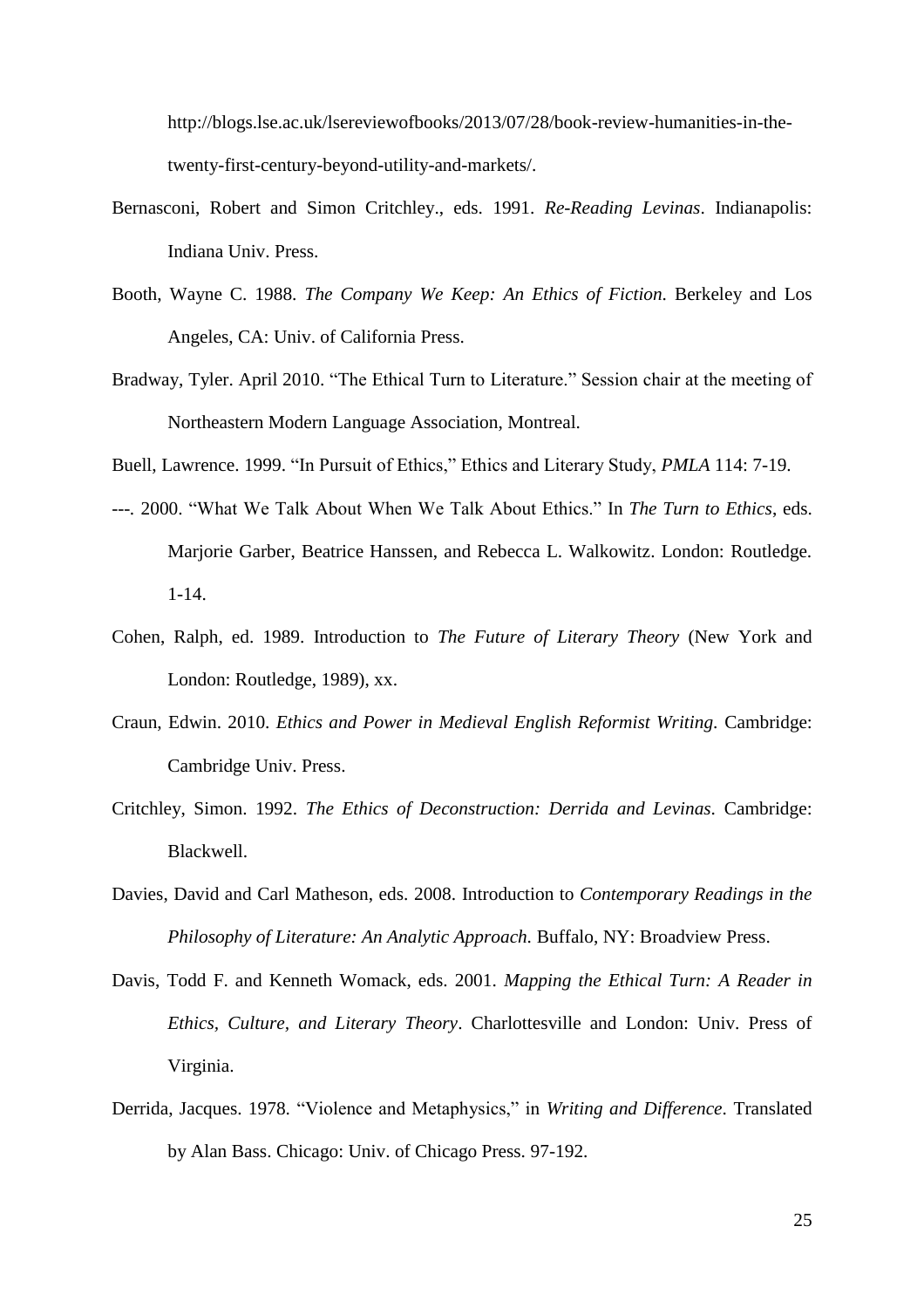- DuPlessis, Rachel Blau. October 2010. "Poesis of the Long Poem." Lecture presented at the Modern Literature and Culture Research Center, Ryerson University, Toronto.
- Eaglestone, Robert. 1997. *Ethical Criticism: Reading After Levinas*. Edinburgh: Edinburgh Univ. Press.
- Eskin, Michael. 2004. "Introduction: The Double 'Turn' to Ethics and Literature?" *Poetics Today* 25, no. 4: 557-572.
- Fahraeus, Anna and AnnKatrin Jonsson, eds. 2005. *Textual Ethos Studies, or Locating Ethics*. Amsterdam and New York: Rodopi.
- Felski, Rita. 2011. "Context Stinks?" Context, *New Literary History* 42(4): 573-591.
- George, Stephen K. 2005. ed., *Ethics, Literature, and Theory: An Introductory Reader*. Lanham, MD: Rowman and Littlefield Publishers, Inc.
- Glazener, Nancy. 2005. "The Novel, the Social and the Event: An International Ethical Encounter." In *Textual Ethos Studies, or Locating Ethics*, Anna Fahraeus and AnnKatrin Jonsson, eds. Amsterdam and New York: Rodopi. 35-52.
- Hadfield, Andrew, Dominic Rainsford and Tim Woods, eds. 1999. *The Ethics in Literature*. Basingstoke: MacMillan.
- Karnicky, Jeffrey. 2007. *Contemporary Fiction and the Ethics of Modern Culture*. New York: Palgrave Macmillan.
- Krieger, Murray. 1983. "In the Wake of Morality: The Thematic Underside of Recent Theory." *New Literary History* 15: 119-136.
- Larson, Jil. 2001, 2009. *Ethics and Narrative in the English Novel, 1880-1914*. Cambridge: Cambridge Univ. Press.
- Levinas, Emmanuel. 1961, 1994. *Totality and Infinity: an essay on exteriority*. Translated by A. Lingis. Duquesne, PA: Duquesne University Press.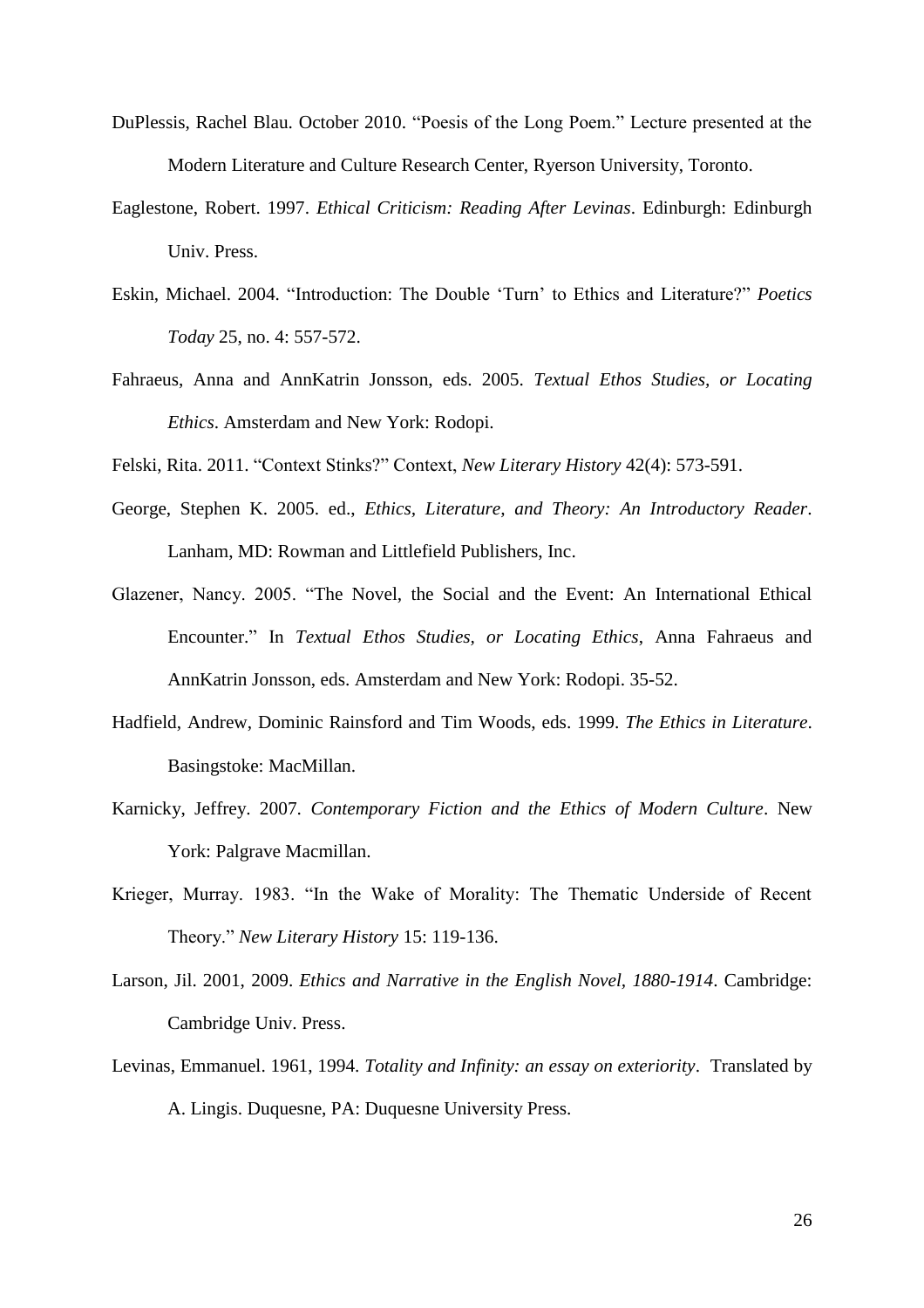- *---.* 1974, 1999. *Otherwise than Being, or Beyond Essence.* Translated by A. Lingis. Duquesne, PA: Duquesne University Press.
- *---.* 1989. "Ethics as First Philosophy." In *The Levinas Reader*. Sean Hand, ed. Oxford: Blackwell Publishers Ltd. 75-87.
- Love, Heather. 2010. "Close but not deep: Literary Ethics and the Descriptive Turn," *New Literary History* 41(2): 371-391.
- McKinnon, Christine. 1999. *Character, Virtue Theories, and the Vices*. Peterborough, ON: Broadview Press.
- Miller, Andrew. 2008. *The Burdens of Perfection: On Ethics and Reading in Nineteenth-Century British Literature*. Ithaca, NY: Cornell Univ. Press.
- Milne, Drew. 2010. "Politics and Modernist Poetics," in Peter Middleton and Nicky Marsh, eds., *Teaching Modernist Poetry*. Basingstoke, UK: Palgrave MacMillan.
- Morrissey, Lee. 2001. "Eve's Otherness and the New Ethical Criticism." *New Literary History* 32(2): 327-345.
- Nussbaum, Martha. 1983. "Flawed Crystals: James's *The Golden Bowl* and Literature as Moral Philosophy." *New Literary History* Literature and/as Moral Philosophy, 15, no. 1: 25-50
- *---.* 1989. "Reading for Life." *Yale Journal of Law and the Humanities* 1(1): 165-180.
- *---.* 1990. *Love's Knowledge: Essays on Philosophy and Literature.* Oxford: Oxford University Press.
- *---.* 1995. *Poetic Justice: The Literary Imagination and Public Life*. Boston: Beacon Press.
- *---.* 1998. "Exactly and Responsibly: A Defense of Ethical Criticism," *Philosophy and Literature* 22(2): 343-365.
- *---.* 2001. *Upheavals of Thought: The Intelligence of the Emotions*. Cambridge: Cambridge Univ. Press.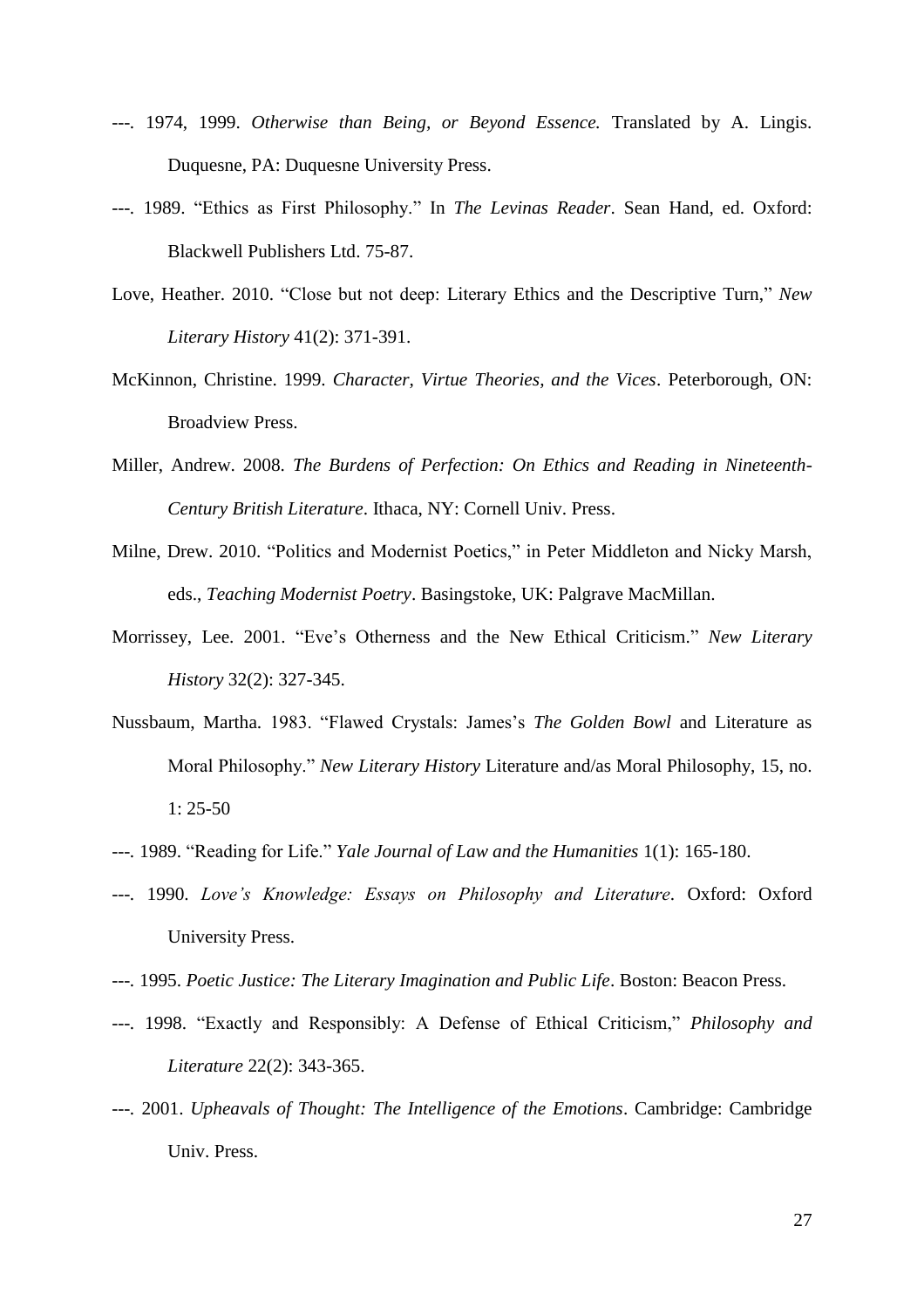- *---.* 2009. "Ralph Cohen and the Dialogue between Philosophy and Literature," *New Literary History* 40: 757-765.
- *---.* 2010. *Not for Profit: Why Democracy Needs the Humanities*. Princeton: Princeton University Press.

Posner, Richard. 1997. "Against Ethical Criticism," *Philosophy and Literature* 21: 1-27.

- Rainsford, Dominic and Tim Woods, eds. 1999. *Critical Ethics: Text, Theory and Responsibility*. Basingstoke: MacMillan.
- Robbins, Jill. 1999. *Altered Reading: Levinas and Literature*. Chicago: University of Chicago Press.
- Serpell, Carla. 2008. "The Ethics of Uncertainty: Reading Twentieth Century American Literature." PhD diss., Harvard University.
- Wittgenstein, Ludwig. 1953, 2009. *Philosophical Investigations*. Translated by G. E. M. Anscombe, P. M. S. Hacker and Joachim Schulte. Oxford: Blackwell Publishing Ltd.
- *---.* 1958, 1969. *The Blue and Brown Books: Preliminary Studies for the 'Philosophical Investigations'*. Oxford: Blackwell Publishing Ltd.